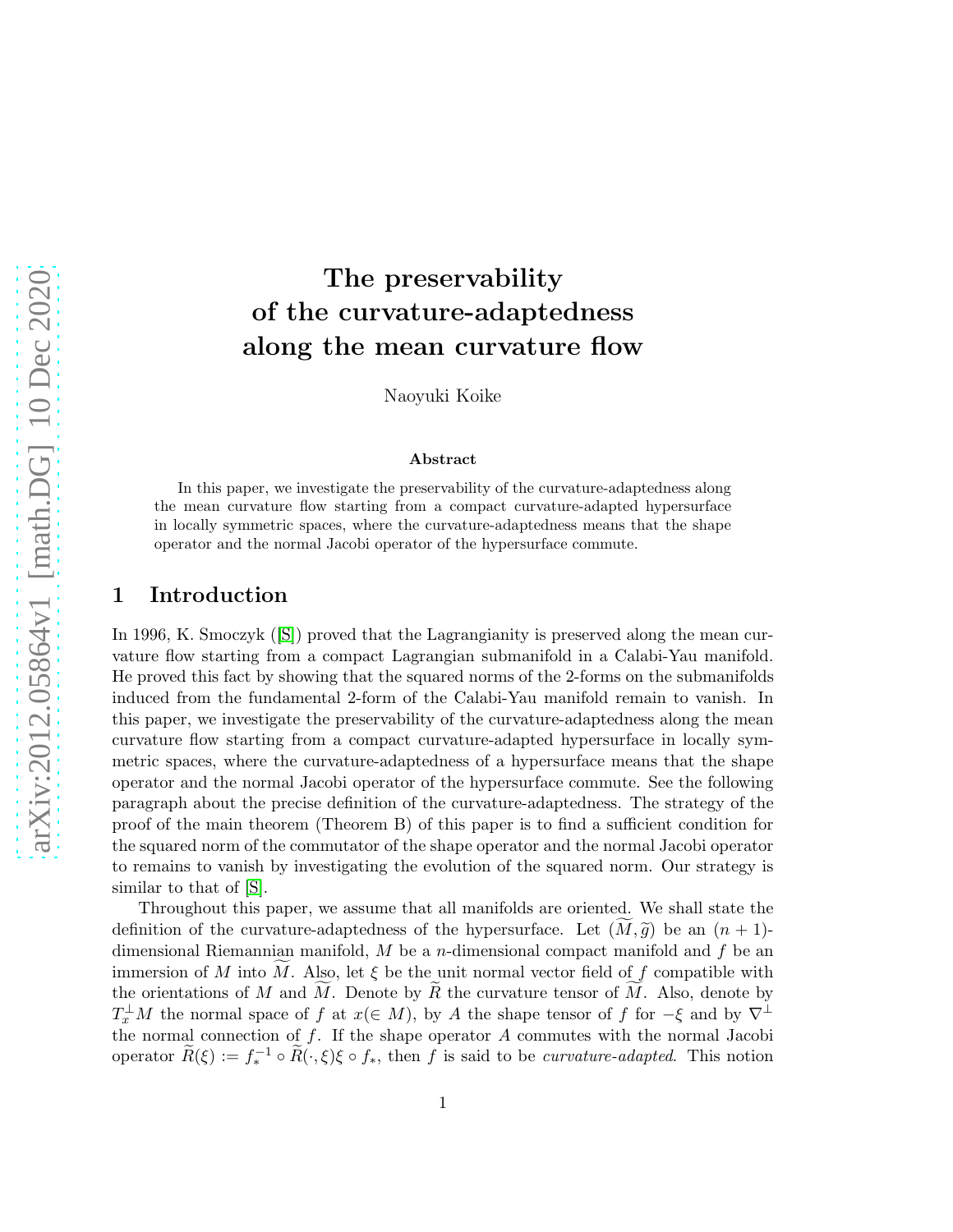wasintroduced by J. Berndt and L. Vanhecke ([\[BV\]](#page-18-1)). All hypersurfaces in real space forms are curvature-adapted and the curvature-adapted hypersurfaces in the a complex projective space and the complex hyperbolic space are called Hopf hypersurfaces. Note that the condition of the curvature-adapetdness is stricter as the curvature of the ambient space is more complicate.

Next we shall state the definition of an isoparametric hypersurface. A  $(C^{\infty})$  function  $\psi$  over  $\widetilde{M}$  is said to be *isoparametric* if it satisfied the following conditions:

- (i)  $||d\psi||^2 = a(\psi)$  holds for some  $C^{\infty}$ -function a over  $\mathbb{R}$ ,
- (ii)  $\Delta \psi = b(\psi)$  holds for some continuous function b over R,
- where  $\Delta$  is the Laplace-Beltrami operator of  $\widetilde{M}$ .

The regular level sets of an isoprarametric function are called isoparametric hypersurfaces in M. Since the regular level sets of an isoprarametric function are parallel to one another and they are of constant mean curvature, the mean curvature flow starting from an isoparametric hypersurface consists of the parallel hypersurfaces of the hypersurface. In this paper, if a hypersurface  $M$  and the parallel hypersurfaces sufficiently close to  $M$  are of constant mean curvature, then we call  $M$  a *locally isoparametric hypersurface*.

In 2012, T. Murphy([\[M\]](#page-18-2)) studied curvature-adapted hypersurfaces in a compact symmetric space. He proved that a curvature-adapted hypersurface in a compact symmetric space is isoparametric if and only if both the shape operator and the normal Jacobi operatorof the hypersurface have constant eigenvalues. In 2014, the author  $(|K2|)$  proved that curvature-adapted submanifolds with maximal flat section in a symmetric space are principal orbits of the isotropy action of the symmetric space under certain conditions, where "submanifold with maximal flat section" means that the normal umbrellas of the submanifold are maximal dimensional flat totally geodesic submanifolds in the ambient symmetric space. Since principal orbits of the isotropy action are curvature-adapted isoparametric submanifolds and they are parallel to one another, the mean curvature flow starting from a principal orbit of the isotropy action consists of principal orbits of the isotropy action. Hence the curvature-adaptedness is preserved along the mean curvature flow starting from the principal orbit. From these facts, we can derive that the curvature-adaptedness is preserved along the mean curvature flow starting from a curvature-adapted submanifold with maximal flat section satisfying the conditions.

Next we shall state the definitions of the mean curvature flow and the backward mean curvature flow. Let  $M,(M, \tilde{g})$  and f be as above, and  $\{f_t\}_{t\in[0,T)}$  be a  $C^{\infty}$ -family of immersions of M into  $\widetilde{M}$  and  $\xi_t$  be the unit normal vector field of  $f_t$  compatible with the orietations of M and M. Denote by  $H_t$  the mean curvature of  $f_t$  for  $-\xi_t$ . Define a map  $F: M \times [0,T) \to V$  by  $F(x,t) := f_t(x) ((x,t) \in M \times [0,T))$ . This family  $\{f_t\}_{t \in [0,T)}$  is called the mean curvature flow starting from f if  $f_0 = f$  and if the following evolution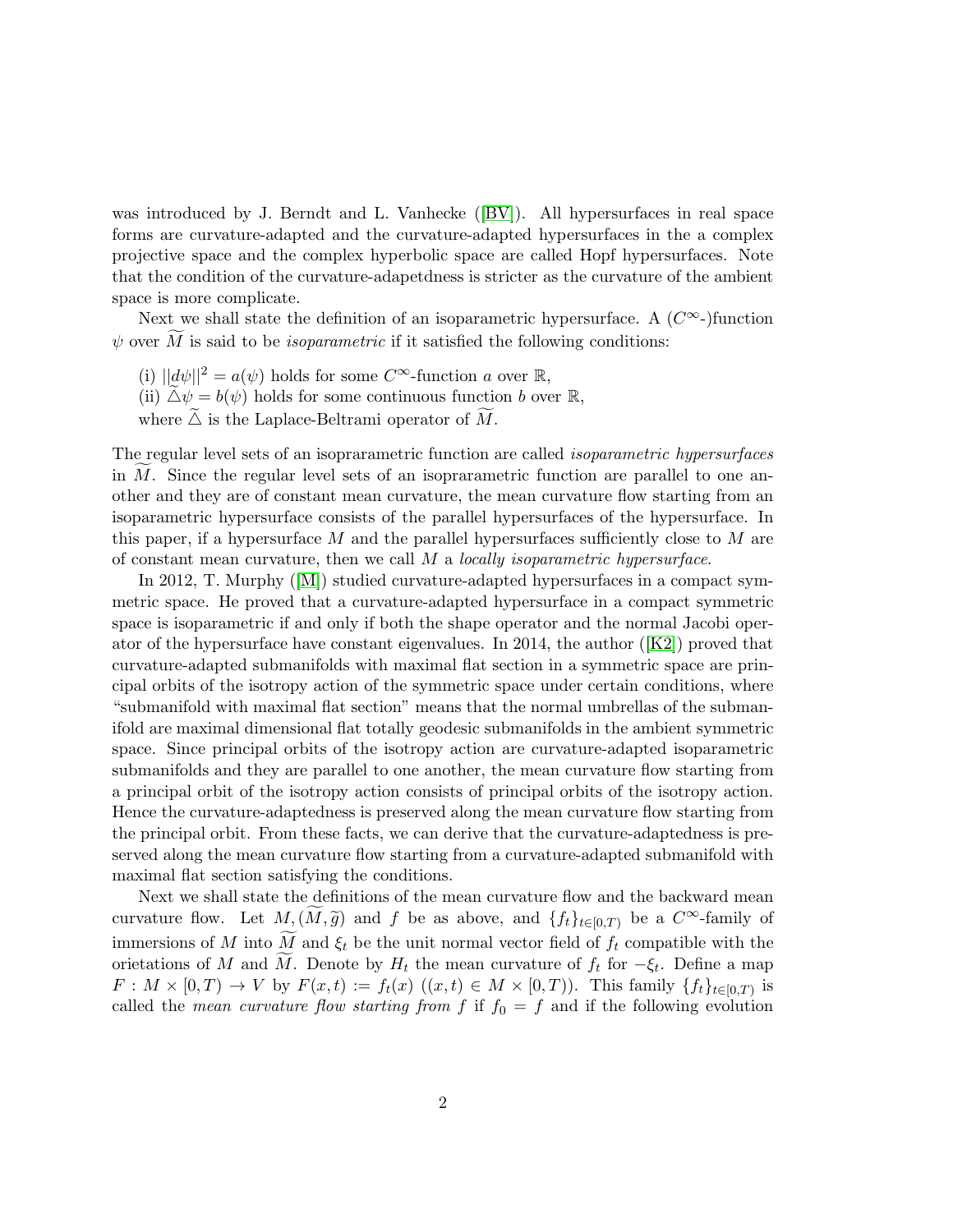equation hold:

$$
\frac{\partial F}{\partial t} = -H_t \xi_t.
$$

Also, this family  $\{f_t\}_{t\in[0,T)}$  is called the backward mean curvature flow starting from f if  $f_0 = f$  and if the following evolution equation hold:

$$
\frac{\partial F}{\partial t} = H_t \xi_t.
$$

Note that G. Huisken([\[Hu1,](#page-18-4) [Hu2\]](#page-18-5)) initiated the study of the mean curvature flow starting from a hypersurface as the evolution of immersions. Also, B. Andrews and C. Baker([\[AB\]](#page-18-6)) studied the mean curvature flow starting from a submanifold (of general codimension) as the evolution of immersions in the aspect of the theory of the vector bundle.

In this paper, we shall tackle the following question:

Question 1. In what case, is the curvature-adaptedness preserved along the mean curvature flow starting from f if f is curvature-adapted?

First, we derive the following result for this question.

**Theorem A.** Assume that  $(M, \tilde{g})$  is an  $(n + 1)$ -dimensional locally symmetric space. Let f be an immersion of an n-dimensional compact manifold M into M and  $\{f_t\}_{t\in[0,T)}$  the mean curvature flow starting from f. If f is curvature-adapted and if both the shape operator and the normal Jacobi operator of  $f$  have constant eigenvalues, then  $f$  is locally isoprarametric and  $f_t$  remains to be curvature-adapted and locally isoparametric for all  $t\in[0,T).$ 

We shall prepare some notations to state the main result in this paper. Let  $f$  be an immersion of an *n*-dimensional compact manifold  $M$  into a  $(n+1)$ -dimensional Riemannian manifold M and  ${f_t}_{t\in[0,T)}$  the mean curvature flow starting from f. Denote by  $g_t$  the induced metric on M by  $f_t$ , and by  $\nabla^t$  and  $R_t$  the Levi-Civita connection and the curvature tensor of  $g_t$ , respectively. Set  $S_t := [A_t, R(\xi_t)]$  (the commutator of  $A_t$  and  $R(\xi_t)$ ) and define non-negative functions  $\rho_t$   $(0 \leq t < T)$  over M by

(1.3) 
$$
\rho_t := -\text{Tr}(S_t^2) (=\text{Tr}(S_t^{*t} \circ S_t) = ||S_t||_t^2 (\ge 0)),
$$

where  $A_t$  and  $R(\xi_t)$  are the shape operator and the normal Jacobi operator of  $f_t$ , respectively, and  $S_t^*$  is the adjoint operator of  $S_t$  with respect to  $g_t$ . This function  $\rho_t$  implies the gap from the curvature-adaptedness of  $f_t$ . In this paper, we call this function a gap function. Define (1, 2)-tensor fields  $R_i(\xi_t)$  (i = 1, 3) over M by

$$
\widetilde{R}_1(\xi_t)(X,Y) := f_{t*}^{-1}((\widetilde{R}(\xi_t, f_{t*}X)f_{t*}Y)_T) \qquad (X,Y \in TM)
$$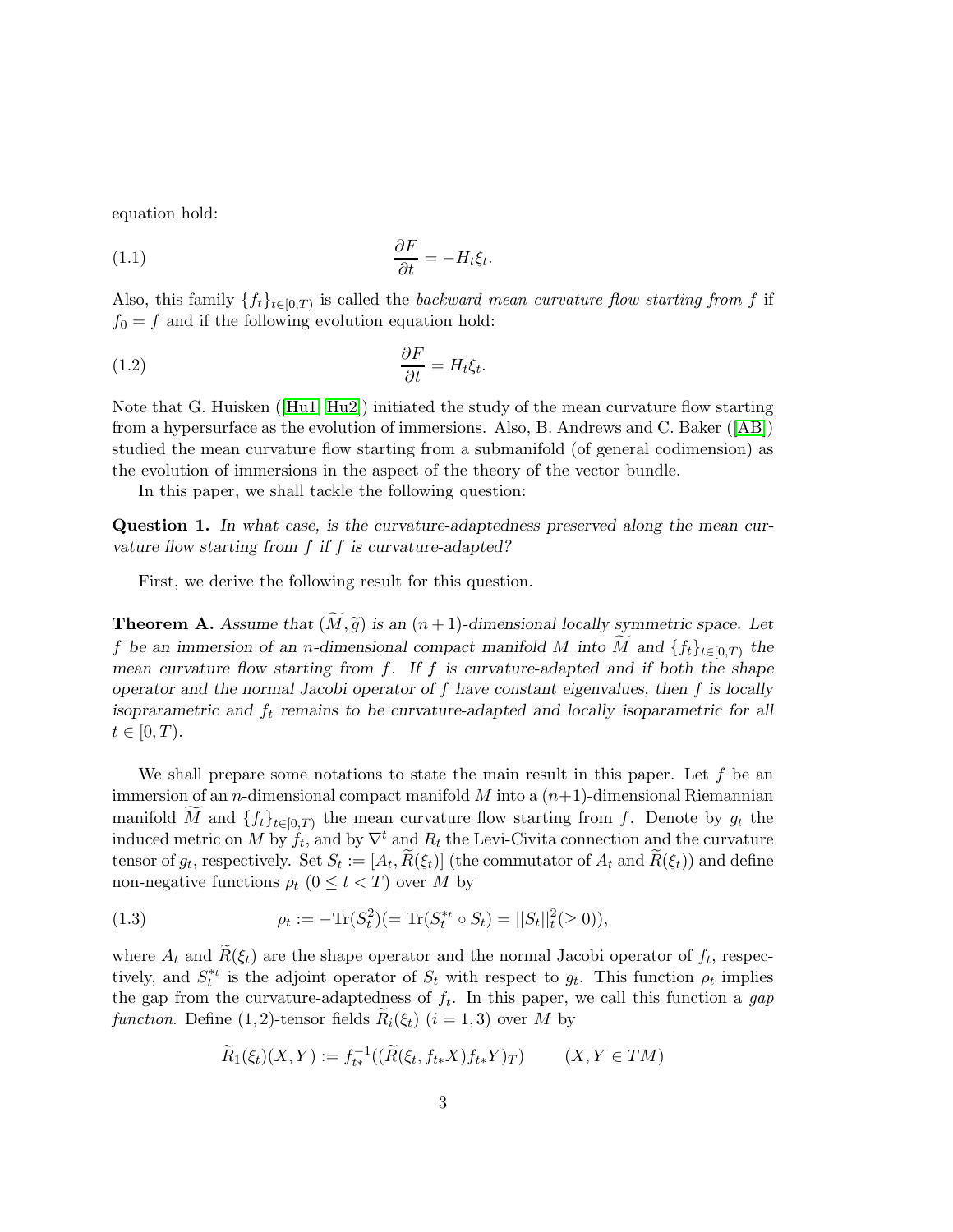and

$$
\widetilde{R}_3(\xi_t)(X,Y) := f_{t*}^{-1}(\widetilde{R}(f_{t*}X, f_{t*}Y)\xi_t) \qquad (X,Y \in TM),
$$

where  $(\bullet)_T$  is the  $f_{t*}(TM)$ -component of  $(\bullet)$ . Also, for tangent vector fields X and Y on M, define a  $(1, 1)$ -tensor field  $R_t(X, Y)A_t^k$   $(k = 1, 2)$  on M by

$$
R_t(X,Y)A_t^k := \nabla_X^t(\nabla_Y^t(A_t^k)) - \nabla_Y^t(\nabla_X^t(A_t^k)) - \nabla_{[X,Y]}^t(A_t^k).
$$

Define skew-symmetric (1, 1)-tensor fields  $\widehat{S}_t$  ( $0 \le t < T$ ) over M by

(1.4)  
\n
$$
\widehat{S}_t := 2 \left[ A_t^2 + \widetilde{R}(\xi_t), \operatorname{Tr}^{\bullet}_{g_t} (R_t(\cdot, \bullet) A_t)(\bullet)) \right] + 2 \left[ A_t, \left( \widetilde{R}_3(\xi_t) - \widetilde{R}_1(\xi_t) \right) (\cdot, \operatorname{Tr}^{\bullet}_{g_t} (\nabla^t_{\bullet} A_t)(\bullet)) \right] + 2 \operatorname{Tr}^{\bullet}_{g_t} \left[ \nabla^t_{\bullet} A_t, \nabla^t_{\bullet} \widetilde{R}(\xi_t) \right].
$$

Note that, if Ker  $A_t = \{0\}$ , then the tensor field  $\widetilde{R}_3(\xi_t) - \widetilde{R}_1(\xi_t)$  is described in terms of  $\nabla^t \widetilde{R}(\xi_t)$  and  $A_t^{-1}$  (see (3.8)) and hence  $\widehat{S}_t$  is described in terms of  $A_t, A_t^{-1}, \nabla^t A_t, \nabla^t \nabla^t A_t, \widetilde{R}(\xi_t)$ and  $\nabla^t \widetilde{R}(\xi_t)$ . Define a function  $\mu_t : M \to \mathbb{R}$   $(t \in [0, T))$  by

(1.5) 
$$
\mu_t(x) := \begin{cases} -\frac{\langle (\widehat{S}_t)_x, (S_t)_x \rangle}{\|(S_t)_x\|^2} & (\|(S_t)_x\| \neq 0) \\ 0 & (\|(S_t)_x\| = 0), \end{cases}
$$

where  $\langle (\widehat{S}_t)_x, (S_t)_x \rangle$  denotes  $\text{Tr}((\widehat{S}_t^*)_x \circ (S_t)_x)(=-\text{Tr}((\widehat{S}_t)_x \circ (S_t)_x)).$ 

We prove the following result for Question 1.

**Theorem B.** Let  $(\widetilde{M}, \widetilde{g})$  be an  $(n+1)$ -dimensional locally symmetric space, f a curvatureadapted immersion of an n-dimensional compact manifold M into  $\widetilde{M}$ ,  $\widehat{S}$  the skew-symmetric  $(1, 1)$ -tensor field on M defined as in  $(1.4)$  for f and  $\{f_t\}_{t\in[0,T)}$  the mean curvature flow starting from f. If  $\hat{S} \neq 0$ , then  $f_t$   $(0 < t < \varepsilon)$  are not curvature-adapted for some  $\varepsilon > 0$ .

From Theorems A and B, we obtain the following result for this question.

**Corollay C.** Let  $(M, \tilde{g})$  be an  $(n+1)$ -dimensional locally symmetric space, f an immersion of an n-dimensional compact manifold M into  $\widetilde{M}$  and  $\widehat{S}$  the skew-symmetric (1, 1)-tensor filed on M defined as in  $(1.4)$  for f. Then, if f is curvature-adapted and if both the shape operator and the normal Jacobi operator of f have constant eigenvalues, then  $\hat{S} = 0$  holds.

Naturally the following question arises.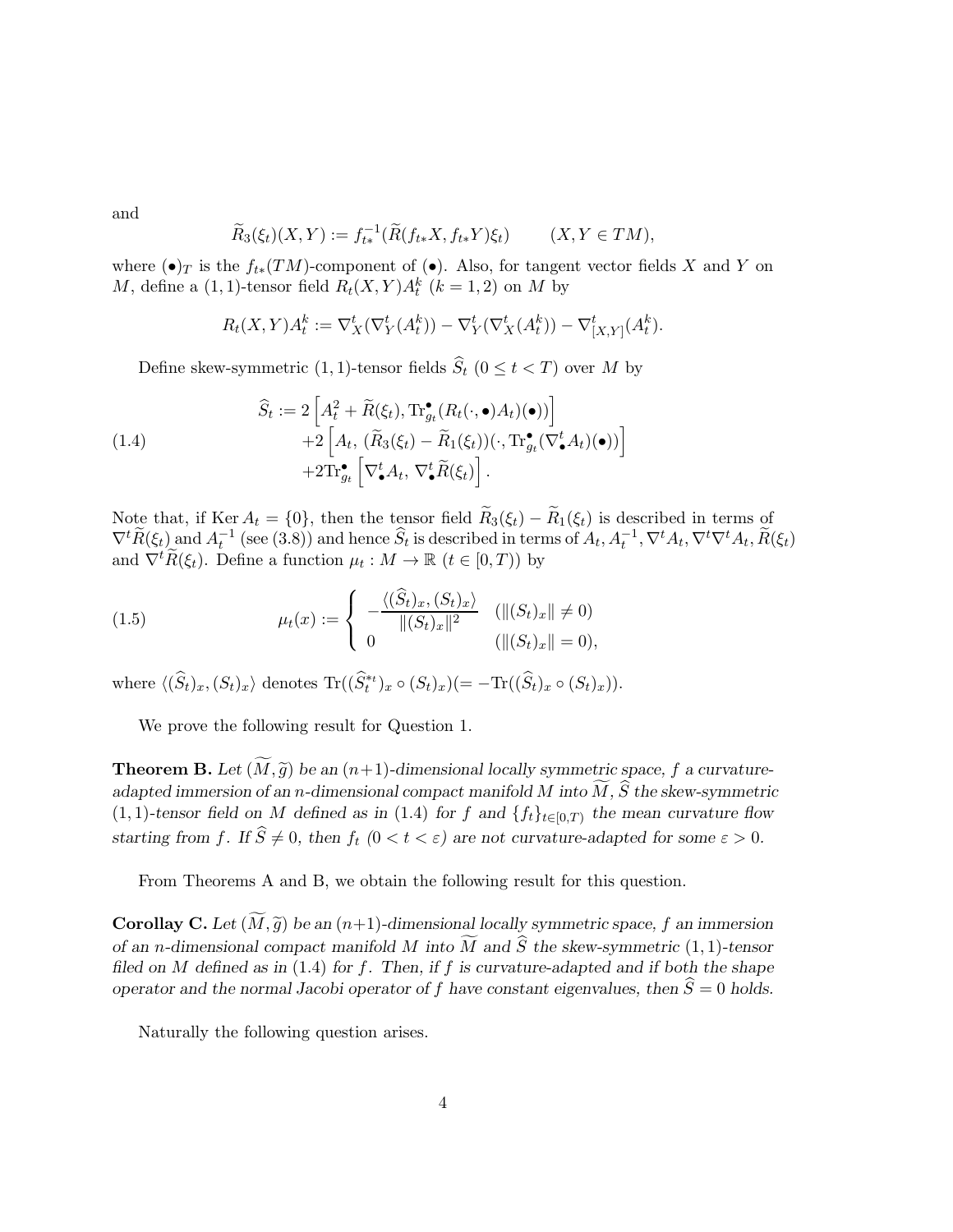Question 2. Let f and  $\{f_t\}_{t\in[0,T]}$  be as in Theorem B. Does  $f_t$  remain to be curvatureadapted for all  $t \in [0, T)$  if  $\widehat{S} = 0$ ?

If this question were solved affirmatively, then we see that  $\hat{S}$  is an obstruction for the curvature-adaptedness to be preserved along the mean curvature flow starting from a curvature-adapted compact hypersurface in a locally symmetric space.

We prove the following result for this question.

**Theorem D.** Let  $(M, \tilde{g})$  be an  $(n+1)$ -dimensional locally symmetric space, f a curvatueadapted immersion of an n-dimensional compact manifold M into M and  $\{f_t\}_{t\in[0,T)}$  the mean curvature flow starting from f. If  $\widehat{S}_0 = 0$  and if

$$
\sup_{t \in [0,T)} \sup_{x \in M} \mu_t(x) < \infty,
$$

then  $f_t$  remains to be curvature-adapted for all  $t \in [0, T)$ .

As a corollary of Theorem D, we obtain the following result.

**Corollary E.** Let  $(M, \tilde{q})$  be an  $(n+1)$ -dimensional locally symmetric space, f a curvatueadapted immersion of an n-dimensional compact manifold M into M and  $\{f_t\}_{t\in[0,T)}$  the mean curvature flow starting from f. If  $\widehat{S}_0 = 0$  and if

$$
\inf_{t \in [0,T)} \min_{x \in M} \langle (\widehat{S}_t)_x, (S_t)_x \rangle \ge 0,
$$

then  $f_t$  remains to be curvature-adapted for all  $t \in [0, T)$ .

Assume that  $f$  is curvature-adapted and that  $f_{t_0}$  is not curvature-adapted for some  $t_0 \in [0, T)$ . Set

 $t_{\min} := \inf \{ t \in [0, T) \, | \, f_t \text{ is not curvature} - \text{adapted} \}.$ 

Then, according to Theorem D, sup sup  $\mu_t(x)$  diverges to  $+\infty$  as  $t \downarrow t_{\min}$  (see Figure 1.1).<br> $x \in M$ This fact is restated in terms of "backward mean curvature flow" as follows.

**Theorem F.** Let  $(M, \tilde{g})$  be an  $(n+1)$ -dimensional locally symmetric space, f an immersion of an n-dimensional compact manifold M into  $\widetilde{M}$  and  $\{f_t^b\}_{t\in[0,T)}$  the backward mean curvature flow starting from f. Assume that f is not curvature-adapted and that  $f_{t_0}^b$  is curvature-adapted for some  $t_0 \in [0, T)$ , where  $t_0$  is the first time such that  $f_t^b$  is curvatureadapted. Then  $\lim_{t \uparrow t_0} \sup_{x \in M}$  $\sup_{x \in M} \mu_t(x) = \infty$  holds.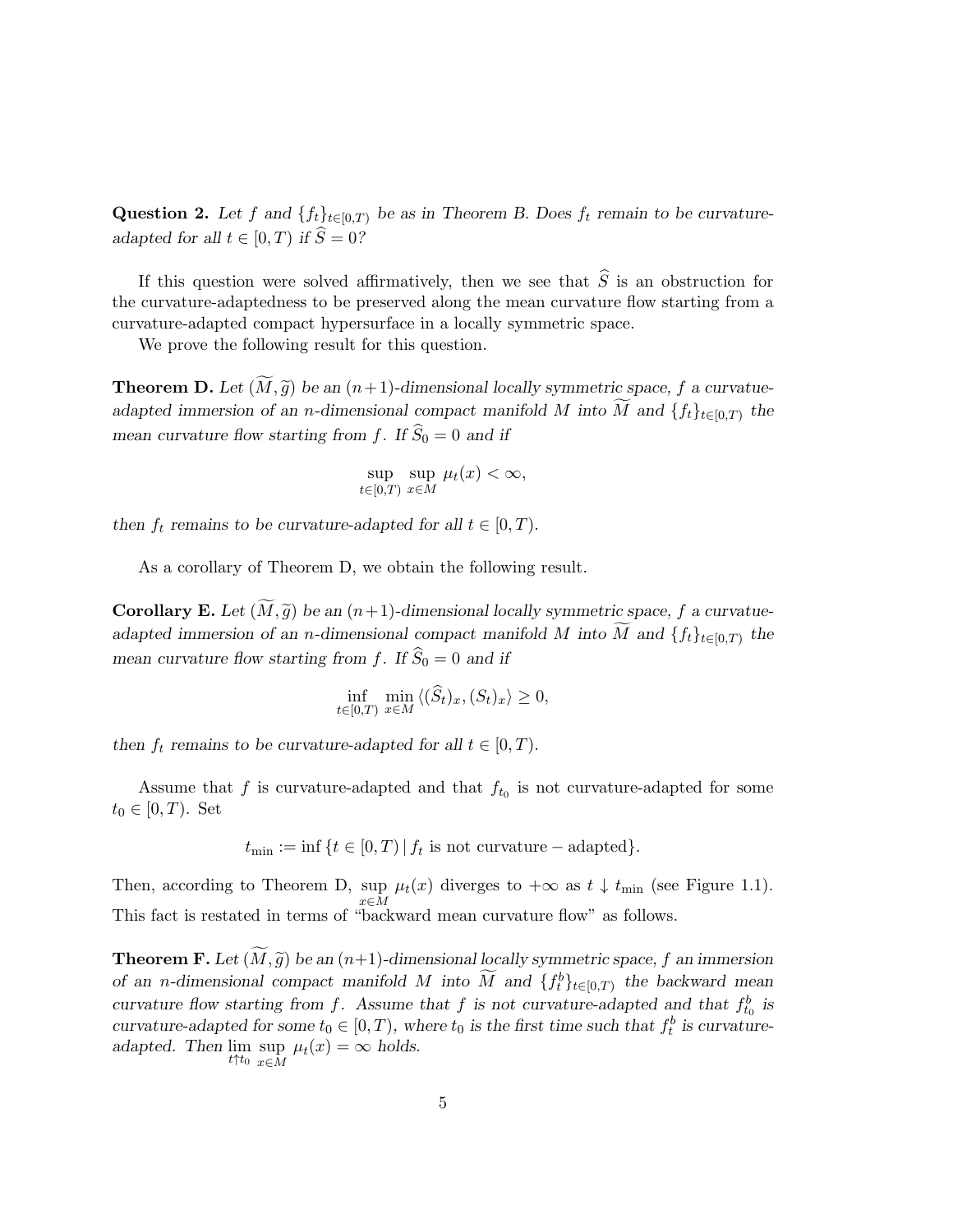

**Figure 1.1:** The graph of  $\sup_{x \in M} \mu_t(x)$ 

In the future, we plan to tackle the following question.

Question 3. Can we find a pinching condition of the norms  $||A_0||$ ,  $||\nabla^0 A_0||$  and  $||(\nabla^0)^2 A_0||$ satisfying sup  $\lim_{t \to \infty} \mu_t(x) < \infty$ ? Furthermore, if such a pinching condition were found,  $t \in [0,T]$   $x \in M$ 

does the mean curvature flow starting from a curvature-adapted immersion f satisfying  $S = 0$  and the pinching condition asymptote to the mean curvature flow starting from a curvature-adapted equifocal hypersurface? Hence, does the flow collapse to a focal submanifold of the curvature-adapted equifocal hypersurface? (see [\[TT\]](#page-18-7) about the notion of an equifocal hypersurface).

If the above questions are solved affirmatively, then we can derive that there are only finitely many of diffeomorphism classes of compact hypersurfaces in a simply connected compact symmetric space satisfying  $\hat{S} = 0$  and the pinching condition of the norms  $||A||, ||\nabla A||$  and  $||\nabla^2 A||$  by using the finiteness theorem for curvature-adapted equifocal hypersurfaces in a simply connected compact symmetric space by J. Q. Ge and C. Qian  $([GQ]).$  $([GQ]).$  $([GQ]).$ 

In Section 2, we recall the evolution equations for the basic geometric quantities along the mean curvature flow. In Section 3, we derive the evolution equation for the normal Jacobi operator  $R(\xi_t)$ . In Section 4, we prove Theorems A, B and D.

### 2 Evolution equations

Let M and  $(\widetilde{M}, \widetilde{g})$  be as in Introduction. Assume that  $\widetilde{M}$  is a locally symmetric space. Denote by  $\widetilde{\nabla}$  the Levi-Civita connection of  $\widetilde{g}$ . Also, denote by  $\widetilde{R}$ , Ric and  $\widetilde{R}^S$  the curvature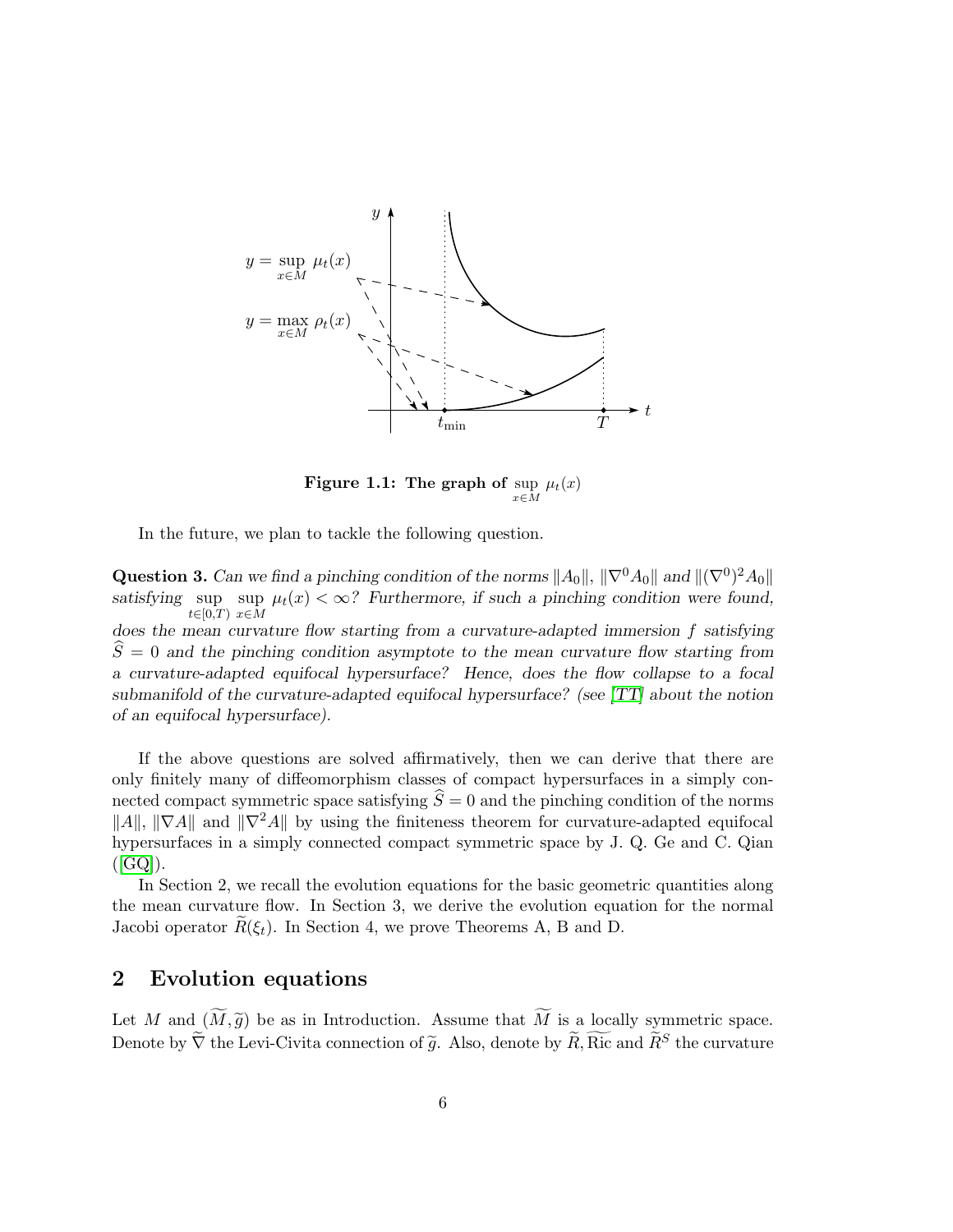tensor, the Ricci tensor and the scalar curvature of  $\tilde{g}$ . Let  $\{f_t\}_{t\in[0,T)}$  be the mean curvature flow starting from f. Define a map  $F : M \times [0,T) \to \widetilde{M}$  by  $F(x,t) := f_t(x)$   $((x,t) \in$  $M \times [0,T)$ ). Let  $g_t, \nabla^t, R_t, \xi_t, A_t$  and  $H_t$  be as in Introduction, and  $h_t$  be the second fundamental form of  $f_t$  for  $-\xi_t$ . Also, let  $\pi_M$  be the projection of  $M \times [0, T)$  onto M. For a vector bundle E over M, denote by  $\pi_M^* E$  the induced bundle of E by  $\pi_M$ . Also denote by  $E_x$  the fibre of E over x and by  $\Gamma(E)$  the space of all sections of E. Define a section g of  $\pi_M^*(T^{(0,2)}M)$  by  $g(x,t) = (g_t)_x$   $((x,t) \in M \times [0,T))$ , where  $T^{(0,2)}M$  is the  $(0,2)$ tensor bundle of M. Similarly, we define a section R of  $\pi_M^*(T^{(1,3)}M)$ , h of  $\pi_M^*(T^{(0,2)}M)$ , a section A of  $\pi_M^*(T^{(1,1)}M)$ , a map  $H: M \times [0,T) \to \mathbb{R}$  and a section  $\xi$  of  $F^*T\widetilde{M}$  in terms of  $h_t$ ,  $A_t$ ,  $H_t$  and  $\xi_t$ , respectively. The bundle  $\pi_M^*(TM)$  is regarded as a subbundle of  $T(M \times [0,T))$  under the identification of  $((x,t),v) \in (\pi_M^*TM)_{(x,t)} = \{(x,t)\} \times T_xM$ and  $v_{(x,t)}^L(\in T_{(x,t)}(M\times [0,T))$ , where  $v_{(x,t)}^L$  is the horizontal lift of v to  $(x,t)$  with respect to  $\pi_M$ . Also, the fibre  $\pi_M^*(TM)_{(x,t)}$  is identified with  $T_xM$  under the identification of  $((x,t), v)$ ( $\in \pi_M^*(TM)_{(x,t)}$ ) and v. For a section B of  $\pi_M^*(T^{(r,s)}M)$ , we define  $\frac{\partial B}{\partial t}$  by  $\left(\frac{\partial B}{\partial t}\right)_{(x,t)}$  $:=\frac{dB_{(x,t)}}{u}$  $\frac{dS(t,t)}{dt}$ , where the right-hand side of this relation is the derivative of the

vector-valued function  $t \mapsto B_{(x,t)} \in T_x^{(r,s)}M$ . For a tangent vector field X on M (or an open set U of M), we define a section  $\overline{X}$  of  $\pi_M^*TM$  (or  $\pi_M^*TM|_U$ ) by  $\overline{X}_{(x,t)} := ((x,t), X_x)$  $((x,t) \in M \times [0,T)$  (or  $U \times [0,T))$ ). Define a connection  $\nabla$  of  $\pi_M^*TM$  by

$$
(\nabla_v X)_{(\cdot,t)} := \nabla_v^t X_{(\cdot,t)} \text{ and } \nabla_{\frac{\partial}{\partial t}} X := \frac{dX_{(x,\cdot)}}{dt}
$$

for  $v \in (\pi_M^*TM)_{(x,t)} (= T_xM)$  and  $X \in \Gamma(\pi_M^*TM)$ , where  $dX_{(x,t)}$  $\frac{d(x,t)}{dt}$  is the derivative of the vector-valued function  $t \mapsto X_{(x,t)} \in T_xM$ . Let  $\{S_t\}_{t\in[0,T)}$  be a  $C^{\infty}$ -family of a  $(r, s)$ tensor fields on M and S a section of  $\pi_M^*(T^{(r,s)}M)$  defined by  $\mathcal{S}_{(x,t)} := (\mathcal{S}_t)_x$ . We define a section  $\triangle \mathcal{S}$  of  $\pi_M^*(T^{(r,s)}M)$  by

$$
(\triangle \mathcal{S})_{(x,t)} := \sum_{i=1}^n \nabla_{e_i} \nabla_{e_i} \mathcal{S},
$$

where  $\nabla$  is the connection of  $\pi_M^*(T^{(r,s)}M)$  (or  $\pi_M^*(T^{(r,s+1)}M)$ ) induced from  $\nabla$  and  ${e_1, \dots, e_n}$  is an orthonormal base of  $T_xM$  with respect to  $(g_t)_x$ . Also, we define a section  $\triangle_t \mathcal{S}_t$  of  $T^{(r,s)}M$  by

$$
(\triangle_t \mathcal{S}_t)_x := (\triangle \mathcal{S})_{(x,t)} \quad (x \in M).
$$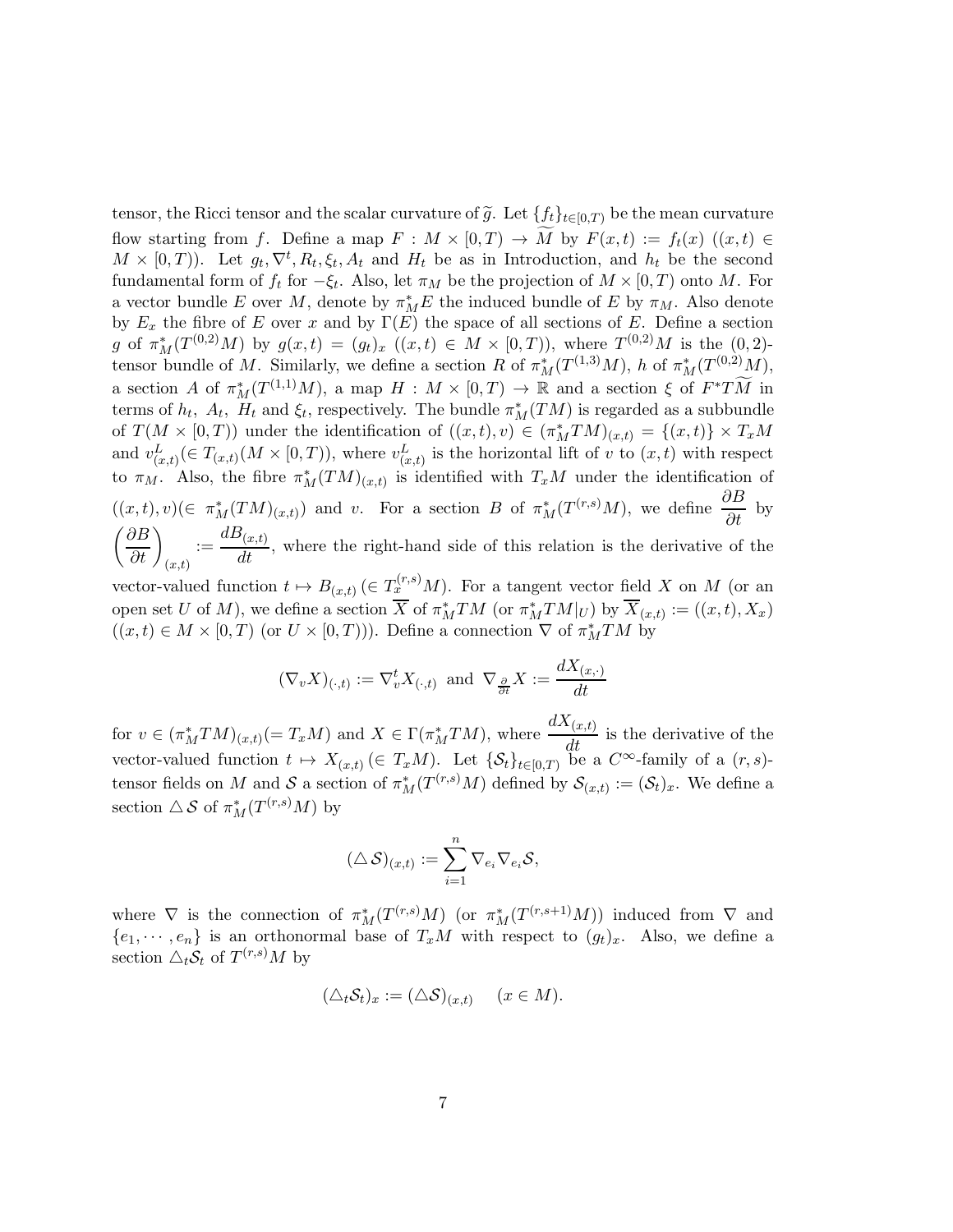Let E be a vector bundle over M. For a section S of  $\pi_M^*(T^{(0,r)}M \otimes E)$ , we define  $\text{Tr}^{\bullet}_{g} \mathcal{S}(\cdots, \stackrel{j}{\bullet}, \cdots, \stackrel{k}{\bullet}, \cdots)$  by

$$
(\mathrm{Tr}_{g}^{\bullet} \mathcal{S}(\cdots,\stackrel{j}{\bullet},\cdots,\stackrel{k}{\bullet},\cdots))_{(x,t)}=\sum_{i=1}^{n} \mathcal{S}_{(x,t)}(\cdots,\stackrel{j}{e_i},\cdots,\stackrel{k}{e_i},\cdots)
$$

 $((x,t) \in M \times [0,T))$ , where  $\{e_1, \dots, e_n\}$  is an orthonormal base of  $T_xM$  with respect to  $(g_t)_x, S(\cdots, \stackrel{j}{\bullet}, \cdots, \stackrel{k}{\bullet}, \cdots)$  means that  $\bullet$  is entried into the j-th component and the k-th  $\text{component of } \mathcal{S} \text{ and } \mathcal{S}_{(x,t)}(\cdots, \stackrel{j}{e_i}, \cdots, \stackrel{k}{e_i}, \cdots) \text{ means that } e_i \text{ is entiredim} \text{ into the } j\text{-th component}$ nent and the k-th component of  $\mathcal{S}_{(x,t)}$ . By using the normal Jacobi operator  $R(\xi_t)$  of  $f_t$  we define a section  $\widetilde{R}(\xi)$  of  $\pi_M^* T^{(1,1)}M$  by  $\widetilde{R}(\xi)_{(x,t)} := \widetilde{R}(\xi_t)_x (=(x,t), \widetilde{R}(\xi_t)_x)$   $((x,t) \in$  $M \times [0, T)$ ). Also, by using the (1,1)-tensor field  $\widetilde{\text{Ric}}^{\sharp}$  over  $\widetilde{M}$  (which is define by  $\widetilde{g}(\widetilde{\text{Ric}}^{\sharp}(X), Y) = \widetilde{\text{Ric}}(X, Y)$   $(X, Y \in T\widetilde{M})$ , we define a  $(1, 1)$ -tensor field  $(\widetilde{\text{Ric}}^{\sharp})_{t}^{T}$  over M by  $(\widetilde{\text{Ric}}^{\sharp})_t^T = f_{t*}^{-1} \circ \text{pr}_t^T \circ \widetilde{\text{Ric}}^{\sharp} \circ f_{t*}, \text{ where } \text{pr}_t^T \text{ is the orthogonal projection of } f_t^*T \widetilde{M}$ onto  $f_{t*}(TM)$ . Denote by  $(\widetilde{\text{Ric}}^{\sharp})^T$  the section of  $\pi_M^* \mathcal{I}^{(1,1)}M$  defined by using  $(\widetilde{\text{Ric}}^{\sharp})_t^T$ . Similarly, we define a (1,3)-tensor field  $\widetilde{R}_t^T$  over M by  $\widetilde{R}_t^T = f_{t*}^{-1} \circ \text{pr}_t^T \circ \widetilde{R} \circ (f_{t*} \times f_{t*} \times f_{t*}).$ Denote by  $\widetilde{R}^T$  the section of  $\pi_M^* T^{(1,3)}M$  defined by using  $\widetilde{R}_t^T$ . Since  $\widetilde{M}$  is locally symmetric and irreducible,  $\widetilde{\nabla}R=0$  holds and it is Einstein, that is,

(2.1) 
$$
\widetilde{\text{Ric}}^{\sharp} = \frac{\widetilde{R}^S}{n} \text{id}.
$$

According to (i) of Lemma 3.3 in [Hu2], we have the following evolution equation.

**Lemma 2.1.** The family  $\{g_t\}_{t\in[0,T)}$  satisfies the following evolution equation:

$$
\frac{\partial g}{\partial t} = -2H_t h_t.
$$

According to (ii) of Lemma 3.3 in [Hu2], we have the following evolution equation.

**Lemma 2.2.** The family  $\{\xi_t\}_{t\in[0,T)}$  satisfies the following evolution equation:

$$
\frac{\partial \xi}{\partial t} = -F_*(\text{grad}_{g_t} H_t),
$$

where  $\text{grad}_{g_t} H_t$  is the element of  $\pi_M^*(TM)$  such that  $dH_t(X) = g_t(\text{grad}_{g_t} H_t, X)$  for any  $X \in \pi_M^*(T\tilde{M}).$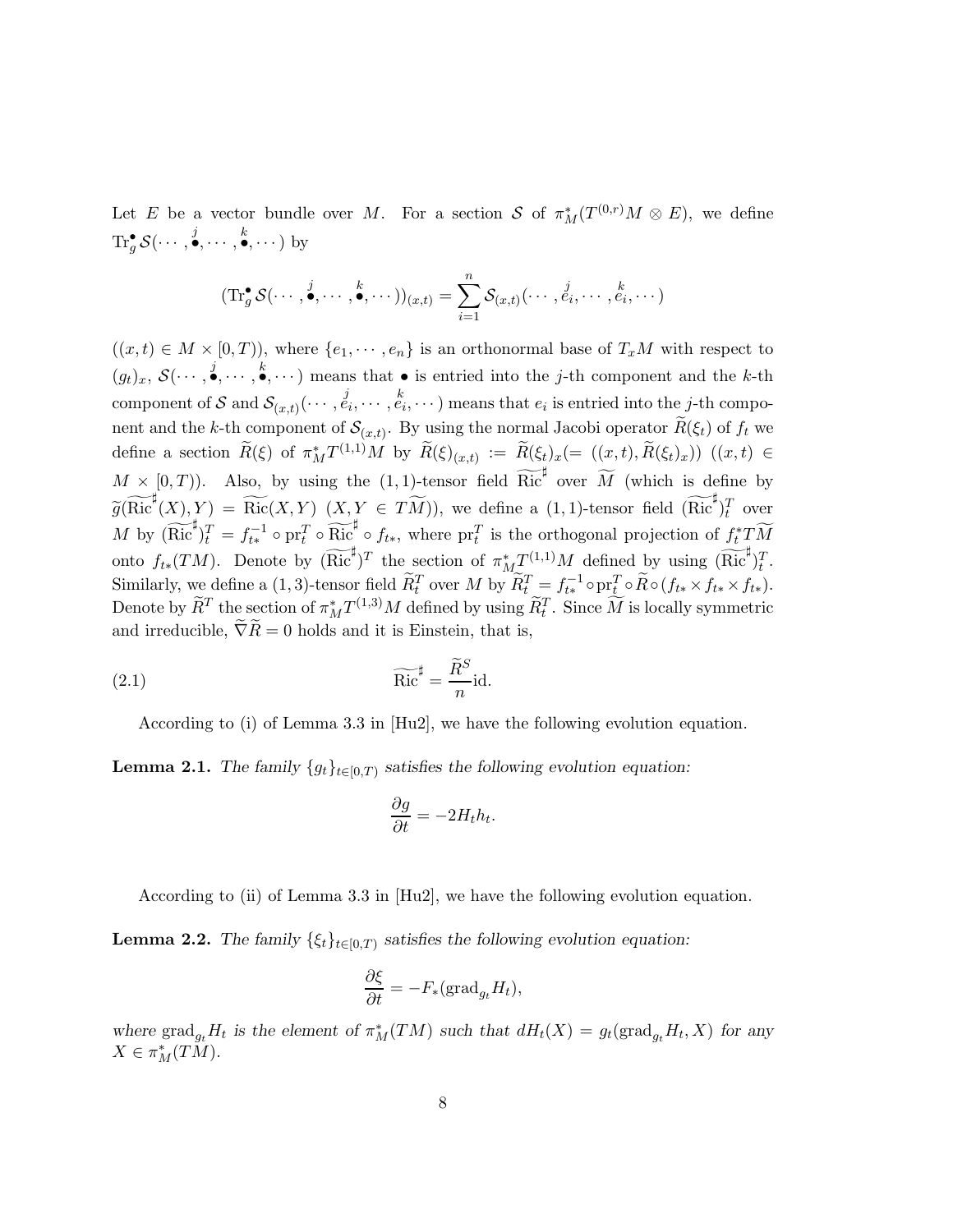According to (i) of Lemma 3.3 and Theorem 3.4 in [Hu2], we have the following evolution equation.

**Lemma 2.3.** The family  $\{A_t\}_{t\in[0,T)}$  satisfies the following evolution equation:

$$
\frac{\partial A}{\partial t} = \triangle_t A_t + \left( \text{Tr}(A_t^2) + \text{Tr}\,\widetilde{R}(\xi_t) \right) A_t + 2A_t^3 - 2\text{Tr}(A_t^2)A_t - \frac{2\widetilde{R}^S}{n}A_t + A_t \circ \widetilde{R}(\xi_t) + \widetilde{R}(\xi_t) \circ A_t + 2\text{Tr}_{g_t}^{\bullet} R_t(\cdot, \bullet)(A_t(\bullet)).
$$

*Proof.* According to (i) of Lemma 3.3 and Theorem 3.4 in [Hu2] and  $(2.1)$ , we have

$$
\frac{\partial A}{\partial t} = \triangle_t A_t + \left( \text{Tr}(A_t^2) + \text{Tr}\,\widetilde{R}(\xi_t) \right) A_t - \frac{2\widetilde{R}^S}{n} A_t + A_t \circ \widetilde{R}(\xi_t) + \widetilde{R}(\xi_t) \circ A_t + 2\text{Tr}_{g_t}^\bullet \widetilde{R}^T(\cdot, \bullet)(A_t(\bullet)).
$$

On the other hand, according to the Gauss equation, we have

(2.2) 
$$
\widetilde{R}^T(X,Y)Z = R_t(X,Y)Z + h_t(X,Z)A_tY - h_t(Y,Z)A_tX
$$

for any tangent vector fields  $X, Y$  and  $Z$  on  $M$ . From these relations, we can derive the desired evolution equation.  $\Box$ 

According to Corollary 3.5 in [Hu2], we have the following evolution equation.

**Lemma 2.4.** The family  ${H_t}_{t \in [0,T)}$  satisfies the following evolution equation:

$$
\frac{\partial H}{\partial t} = \triangle_t H_t + \left( \text{Tr}(A_t^2) + \text{Tr}\,\widetilde{R}(\xi_t) \right) H_t.
$$

## 3 Evolution of the normal Jacobi operator

We use the notations in Sections 1 and 2. Assume that  $\widetilde{M}$  is a locally symmetric space. In this section, we derive the evolution equation for the family  $\{\tilde{R}(\xi_t)\}_{t\in[0,T)}$  of the normal Jacobi operators. Denote by S the section of  $\pi_M^* T^{(1,1)} M$  defined by using  $S_t$ 's and by  $\widetilde{R}_i(\xi)$   $(i = 1, 3)$  the sections of  $\pi_{M}^* T^{(1,2)} M$  defined by using  $\widetilde{R}_i(\xi_t)$ 's. Denote by  $\widetilde{\nabla}^F$  (resp.  $\tilde{\nabla}^{f_t}$  the pull-back connection of  $\tilde{\nabla}$  by F (resp.  $f_t$ ). First we prepare the following lemma.

**Lemma 3.1.** Let  $\{Z_t\}_{t\in[0,T)}$  be a  $C^{\infty}$ -family of tangent vector fields on M. Then we have

$$
\frac{\partial f_{t*}(Z_t)}{\partial t} = f_{t*}\left(\frac{\partial Z_t}{\partial t}\right) - (Z_t H_t)\xi_t - H_t f_{t*}(A_t Z_t).
$$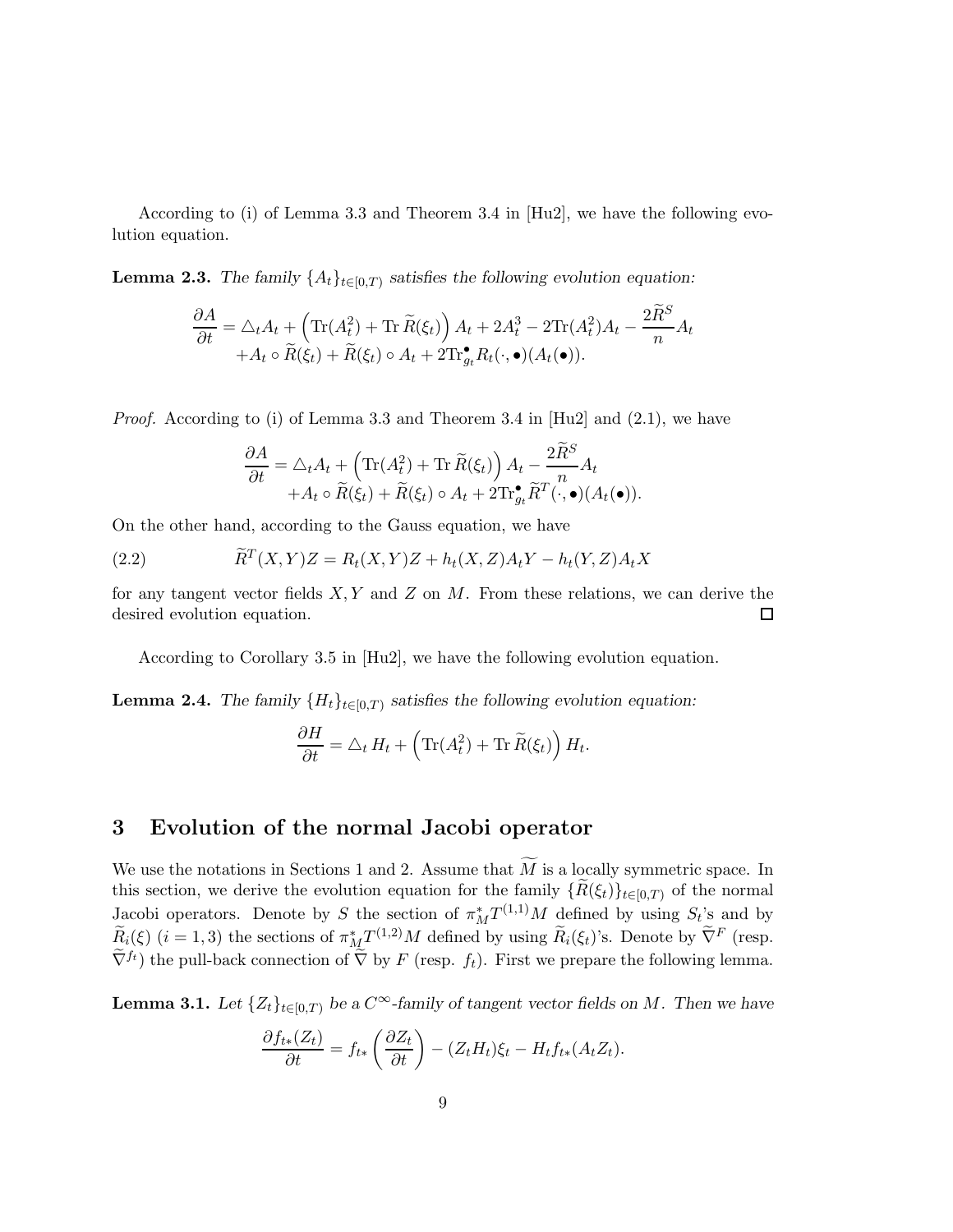*Proof.* Fix  $x_0 \in M$ . Let  $\{\phi_s^t\}_{s \in I}$  be the local one-parameter transformation group of  $Z_t$ and define a map  $\widetilde{\delta}: [0,T)^2 \times I \to \widetilde{M}$  by  $\widetilde{\delta}(t,u,s) := f_t(\phi_s^u(x_0))$  and  $\delta: [0,T) \times I \to \widetilde{M}$  by  $\delta(t, s) := \tilde{\delta}(t, t, s)$ . Then we have

$$
(3.1) \qquad \frac{\partial \delta}{\partial t} = \left. \left( \frac{\partial \widetilde{\delta}}{\partial t} + \frac{\partial \widetilde{\delta}}{\partial u} \right) \right|_{u=t} = -(H_t)_{\phi_s^t(x_0)} (\xi_t)_{\phi_s^t(x_0)} + f_{t*} \left. \left( \frac{\partial \phi_s^u(x_0)}{\partial u} \right) \right|_{u=t}.
$$

Denote by  $\tilde{\nabla}^{\delta}$  the pull-back connection of  $\tilde{\nabla}$  by  $\delta$ . Then we have

$$
\left(\frac{\partial f_{t*}(Z_t)}{\partial t}\right)_{(x_0,t_0)} = \left(\tilde{\nabla}^F_{\frac{\partial}{\partial t}} F_* Z\right)_{(x_0,t_0)} = \left(\tilde{\nabla}^{\delta}_{\frac{\partial}{\partial t}} \left. \frac{\partial \delta}{\partial s} \right|_{s=0}\right)\Big|_{t=t_0}
$$

$$
= \left(\tilde{\nabla}^{\delta}_{\frac{\partial}{\partial s}} \left. \frac{\partial \delta}{\partial t} \right|_{t=t_0}\right)\Big|_{s=0}.
$$

By substituting (3.1) into this relation, we can derive

$$
\begin{split}\n\left(\frac{\partial f_{t*}(Z_t)}{\partial t}\right)_{(x_0,t_0)} &= \tilde{\nabla}^{f_{t_0}}_{(Z_{t_0})_{x_0}}(-H_{t_0}\xi_{t_0}) + \left(\tilde{\nabla}^{\tilde{\delta}}_{\frac{\partial}{\partial u}}\frac{\partial \tilde{\delta}}{\partial s}\right)\Big|_{t=u=t_0,s=0} \\
&= -((Z_{t_0})_{x_0}H_{t_0})(\xi_{t_0})_{x_0} - (H_{t_0})_{x_0}f_{t_0*}(A_{t_0}(Z_{t_0})_{x_0}) + f_{t_0*}\left(\frac{d(Z_u)_{x_0}}{du}\Big|_{u=t_0}\right).\n\end{split}
$$

Therefore, the desired relation follows from the arbitrariness of  $(x_0, t_0)$ .

 $\Box$ 

Since  $(\widetilde{M}, \widetilde{g})$  is an Einstein space, we have the following relation.

Lemma 3.2. The following relation holds:

$$
\operatorname{grad}_{g_t} H_t = \operatorname{Tr}^{\bullet}_{g_t} (\nabla_{\bullet}^t A_t)(\bullet).
$$

Proof. According to the Codazzi equation, we have

(3.2) 
$$
\widetilde{R}_3(\xi_t)(X,Y) = -(\nabla_X^t A_t)(Y) + (\nabla_Y^t A_t)(X) \quad (X,Y \in TM).
$$

From this relation and the Einsteinity of  $(\widetilde{M}, \widetilde{g})$ , we obtain

$$
\operatorname{grad}_{g_t} H_t = (\bullet \mapsto \operatorname{Tr}(\nabla_{\bullet}^t A_t))^{\sharp} = \operatorname{Tr}_{g_t}^{\bullet}(\nabla_{\bullet}^t A_t)(\bullet) + \widetilde{\operatorname{Ric}}^{\sharp}(\xi_t)_T
$$

$$
= \operatorname{Tr}_{g_t}^{\bullet}(\nabla_{\bullet}^t A_t)(\bullet) + \left(\frac{\widetilde{R}^S}{n}\xi_t\right)_T = \operatorname{Tr}_{g_t}^{\bullet}(\nabla_{\bullet}^t A_t)(\bullet).
$$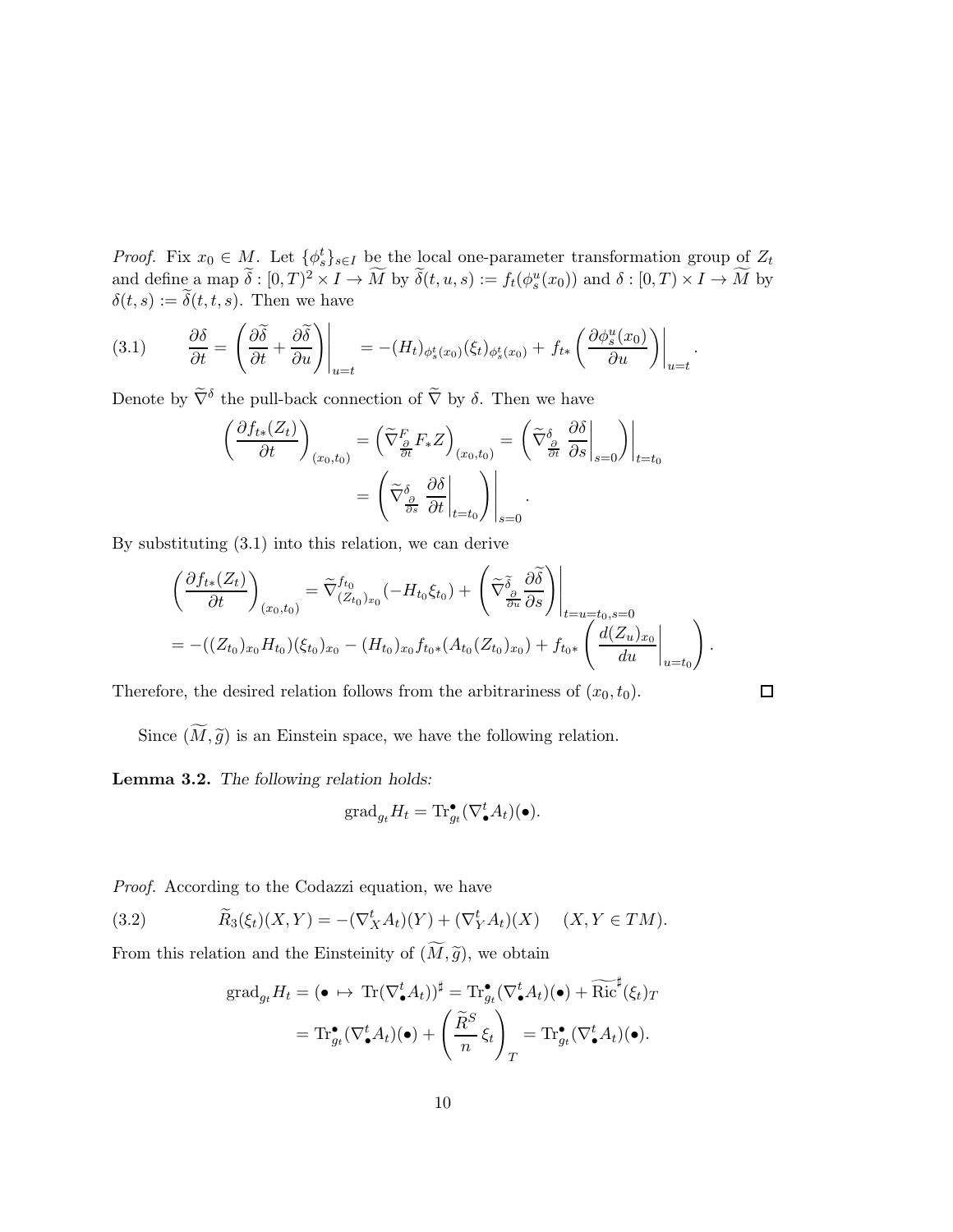By using these lemmas, we can derive the following evolution.

**Proposition 3.3.** The family  ${R(\xi_t)}_{t \in [0,T)}$  satisfies the following evolution equation:

$$
\frac{\partial R(\xi)}{\partial t} = \Delta_t \widetilde{R}(\xi_t) + H_t S_t - \widetilde{R}(\xi_t) \circ A_t^2 + 2 \text{Tr}(A_t^2) \widetilde{R}(\xi_t) \n-2 \widetilde{R}_3(\xi_t) (\cdot, \text{Tr}^{\bullet}_{g_t} (\nabla^t_{\bullet} A_t)(\bullet)) + 2 \widetilde{R}_1(\xi_t) (\cdot, \text{Tr}^{\bullet}_{g_t} (\nabla^t_{\bullet} A_t)(\bullet)) \n-2 \text{Tr}^{\bullet}_{g_t} R_t(\cdot, A_t(\bullet)) A_t(\bullet) - 2 \text{Tr}(A_t^3) A_t + 2 A_t^4.
$$

*Proof.* Take X be a tangent vector field on M and  $\overline{X}$  be the section  $\pi_M^*TM$  defined by  $\overline{X}_{(x,t)} := ((x,t), X_x)$ . By using Lemma 3.1 and  $\frac{\partial X}{\partial t} = 0$ , we can show

(3.3)  
\n
$$
\frac{\partial (f_{t*} \circ \widetilde{R}(\xi_t))}{\partial t}(X) = \frac{\partial f_{t*}(\widetilde{R}(\xi_t)(\overline{X}))}{\partial t}
$$
\n
$$
= f_{t*} \left( \frac{\partial \widetilde{R}(\xi_t)}{\partial t}(X) \right) - ((\widetilde{R}(\xi_t)(X))H_t)\xi_t - H_t f_{t*}(A_t(\widetilde{R}(\xi_t)(X)))
$$
\n
$$
\equiv f_{t*} \left( \frac{\partial \widetilde{R}(\xi_t)}{\partial t}(X) \right) - H_t f_{t*}(A_t(\widetilde{R}(\xi_t)(X))) \qquad \text{(mod Span}\{\xi_t\}).
$$

On the other hand, by using Lemmas 2.2, 3.1,  $\frac{\partial X}{\partial t} = 0$  and  $\widetilde{\nabla} \widetilde{R} = 0$ , we can show

(3.4)  
\n
$$
\frac{\partial (f_{t*} \circ R(\xi_t))}{\partial t}(X) = \frac{\partial F_*(R(\xi)(\overline{X}))}{\partial t} = \frac{\partial}{\partial t} \widetilde{R}(F_*(\overline{X}), \xi) \xi
$$
\n
$$
= \widetilde{R}\left(\frac{\partial f_{t*}(X)}{\partial t}, \xi_t\right) \xi_t + \widetilde{R}\left(f_{t*}(X), \frac{\partial \xi}{\partial t}\right) \xi_t + \widetilde{R}(f_{t*}(X), \xi_t) \frac{\partial \xi}{\partial t}
$$
\n
$$
= -\widetilde{R}((XH_t)\xi_t + H_t f_{t*}(A_t X), \xi_t) \xi_t - \widetilde{R}(f_{t*}(X), f_{t*}(\text{grad}_{g_t} H_t)) \xi_t
$$
\n
$$
- \widetilde{R}(f_{t*}(X), \xi_t) f_{t*}(\text{grad}_{g_t} H_t)
$$
\n
$$
= -f_{t*}\left(H_t \widetilde{R}(\xi_t)(A_t X) + \widetilde{R}_3(\xi_t)(X, \text{grad}_{g_t} H_t) - \widetilde{R}_1(\xi_t)(X, \text{grad}_{g_t} H_t)\right).
$$

From  $(3.3)$ ,  $(3.4)$  and Lemma 3.2, we derive

(3.5) 
$$
\frac{\partial R(\xi_t)}{\partial t}(X) = H_t S_t(X) - \widetilde{R}_3(\xi_t)(X, \text{Tr}^{\bullet}_{g}(\nabla_{\bullet} A)(\bullet)) + \widetilde{R}_1(\xi_t)(X, \text{Tr}^{\bullet}_{g}(\nabla_{\bullet} A)(\bullet)).
$$

Fix  $(x_0, t_0) \in M \times [0, T)$ . Take any  $v, w \in T_{x_0}M$ . Let  $\widetilde{w}$  be a tangent vector field on a neighborhood of  $x_0$  in M with  $\widetilde{w}_{x_0} = w$  and  $(\nabla^{t_0} \widetilde{w})_{x_0} = 0$ . Then we have

$$
(3.6) \qquad \widetilde{\nabla}^{f_{t_0}}_{v}(f_{t_0*}(\widetilde{R}(\xi_{t_0})(\widetilde{w}))) = f_{t_0*}((\nabla^{t_0}_{v}\widetilde{R}(\xi_{t_0}))(w)) - h_{t_0}(v,\widetilde{R}(\xi_{t_0})(w))(\xi_{t_0})_{x_0}.
$$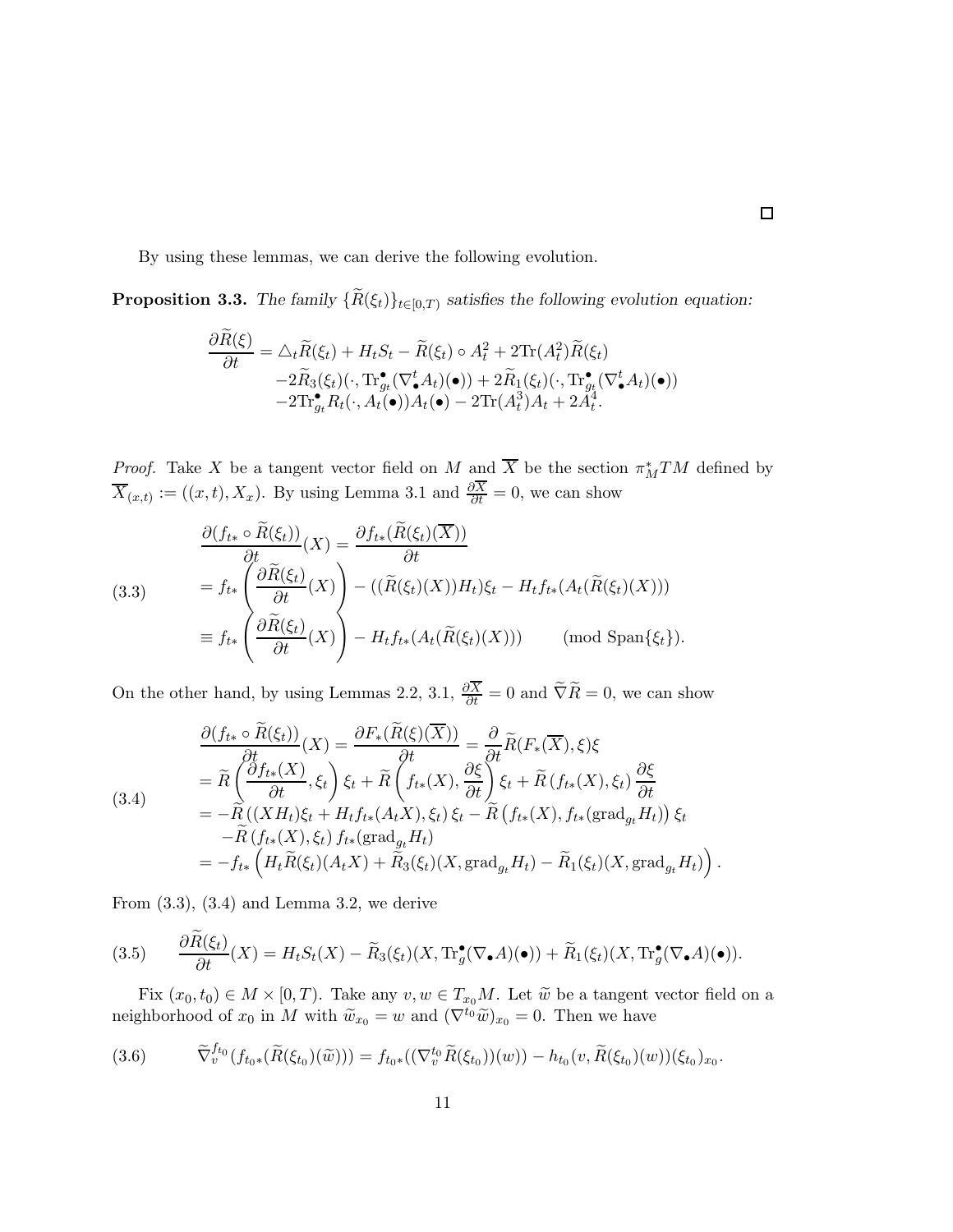On the other hand, from  $\widetilde{\nabla}\widetilde{R}=0,$  we have

$$
\begin{split}\n\widetilde{\nabla}^{f_{t_0}}_{v}(f_{t_0*}(\widetilde{R}(\xi_{t_0})(\widetilde{w}))) &= \widetilde{\nabla}^{f_{t_0}}_{v}(\widetilde{R}(f_{t_0*}(\widetilde{w}), \xi_{t_0})\xi_{t_0}) \\
&= \widetilde{R}(\widetilde{\nabla}^{f_{t_0}}_{v}f_{t_0*}(\widetilde{w}), (\xi_{t_0})_{x_0})(\xi_{t_0})_{x_0} + \widetilde{R}(f_{t_0*}(w), \widetilde{\nabla}^{f_{t_0}}_{v} \xi_{t_0})\xi_{t_0} \\
&+ \widetilde{R}(f_{t_0*}(w), \xi_{t_0})\widetilde{\nabla}^{f_{t_0}}_{v} \xi_{t_0} \\
&= -h(v, w)\widetilde{R}((\xi_{t_0})_{x_0}, (\xi_{t_0})_{x_0})(\xi_{t_0})_{x_0} + \widetilde{R}(f_{t_0*}(w), f_{t_0*}(A_{t_0}(v)))\xi_{t_0} \\
&+ \widetilde{R}(f_{t_0*}(w), \xi_{t_0})f_{t_0*}(A_{t_0}(v)) \\
&= \widetilde{R}(f_{t_0*}(w), f_{t_0*}(A_{t_0}(v)))\xi_{t_0} + \widetilde{R}(f_{t_0*}(w), \xi_{t_0})f_{t_0*}(A_{t_0}(v)).\n\end{split}
$$

From  $(3.6)$  and  $(3.7)$ , we can derive

$$
(\nabla_v^{t_0} \widetilde{R}(\xi_{t_0})) (w) = \widetilde{R}_3(\xi_{t_0}) (w, A_{t_0}(v)) - \widetilde{R}_1(\xi_{t_0}) (w, A_{t_0}(v)).
$$

From the arbitrarinesses of  $v, w$  and  $(x_0, t_0)$ , we have

(3.8) 
$$
(\nabla_X^t \widetilde{R}(\xi_t))(Y) = \widetilde{R}_3(\xi_t)(Y, A_t X) - \widetilde{R}_1(\xi_t)(Y, A_t X)
$$

for any  $X, Y \in \Gamma(TM)$  and any  $t \in [0, T)$ . Let v, w and  $\tilde{w}$  be as above. Also, let  $\tilde{v}$  be a tangent vector field on a neighborhood of  $x_0$  in M with  $\tilde{v}_{x_0} = v$  and  $(\nabla^{t_0} \tilde{v})_{x_0} = 0$ . Then we have

(3.9) 
$$
f_{t_0*}\left((\nabla_v^{t_0}\nabla_v^{t_0}\tilde{R}(\xi_{t_0}))(w)\right) = f_{t_0*}\left(\nabla_v^{t_0}((\nabla_{\tilde{v}}^{t_0}\tilde{R}(\xi_{t_0}))(\tilde{w}))\right) \\
\equiv \left(\tilde{\nabla}_v^{f_{t_0}}f_{t_0*}((\nabla_{\tilde{v}}^{t_0}\tilde{R}(\xi_{t_0}))(\tilde{w}))\right)_T \qquad (\text{mod Span}\{(\xi_{t_0})_{x_0}\}).
$$

From (3.8), (3.9) and  $\tilde{\nabla}\tilde{R} = 0$ , we can derive

$$
\begin{aligned} (\nabla_v^{t_0} \nabla_v^{t_0} \widetilde{R}(\xi_{t_0})) (w) &= h_{t_0}(v, w) \widetilde{R}(\xi_{t_0}) (A_{t_0}v) - 2h_{t_0}(v, A_{t_0}v) \widetilde{R}(\xi_{t_0}) (w) \\ &\quad + \widetilde{R}_3(\xi_{t_0}) (w, (\nabla_v^{t_0} A_{t_0}) (v)) - \widetilde{R}_1(\xi_{t_0}) (w, (\nabla_v^{t_0} A_{t_0}) (v)) \\ &\quad + 2R_{t_0}(w, A_{t_0}v) (A_{t_0}v) + 2h_{t_0}(A_{t_0}v, A_{t_0}v) A_{t_0}w \\ &\quad - 2h_{t_0}(w, A_{t_0}v) A_{t_0}^2 v. \end{aligned}
$$

From the arbitrarinesses of  $v, w$  and  $(x_0, t_0)$ , we have

(3.10)  
\n
$$
(\nabla_X^t \nabla_X^t \widetilde{R}(\xi_t))(Y) = h_t(X, Y)\widetilde{R}(\xi_t)(A_t X) - 2h_t(X, A_t X)\widetilde{R}(\xi_t)(Y) \n+ \widetilde{R}_3(\xi_t)(Y, (\nabla_X^t A_t)(X)) - \widetilde{R}_1(\xi_t)(Y, (\nabla_X^t A_t)(X)) \n+ 2R_t(Y, A_t X)(A_t X) + 2h_t(A_t X, A_t X)A_t Y \n- 2h_t(Y, A_t X)A_t^2 X
$$

for any  $X, Y \in \Gamma(TM)$  and any  $t \in [0, T)$ . Hence we can derive

(3.11) 
$$
(\triangle_t \widetilde{R}(\xi_t))(X) = \widetilde{R}(\xi_t)(A_t^2 X) - 2\mathrm{Tr}(A_t^2)\widetilde{R}(\xi_t)(X) + \widetilde{R}_3(\xi_t)(X, \mathrm{Tr}^{\bullet}_{g_t}(\nabla^t_{\bullet} A_t)(\bullet)) - \widetilde{R}_1(\xi_t)(X, \mathrm{Tr}^{\bullet}_{g_t}(\nabla^t_{\bullet} A_t)(\bullet)) + 2\mathrm{Tr}^{\bullet}_{g_t} R_t(X, A_t(\bullet))(A_t(\bullet)) + 2\mathrm{Tr}(A_t^3)A_t X - 2A_t^4 X
$$

for any  $X \in \Gamma(TM)$  and any  $t \in [0, T)$ . From (3.5) and (3.11), we can derive the desired evolution equation. evolution equation.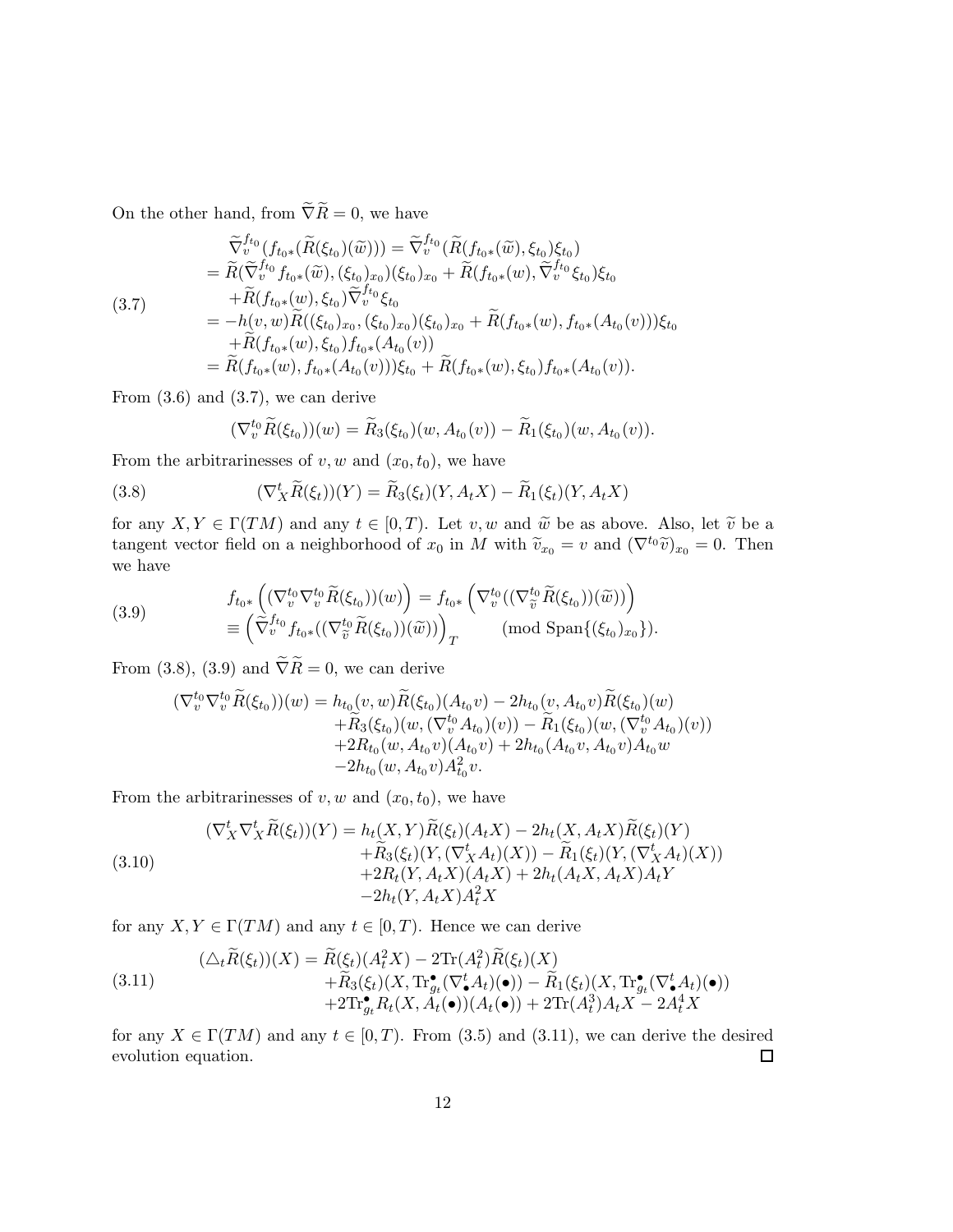# 4 Proofs of Theorems A, B and D

In this section, we use the notations in Sections 1-3. First we shall prove Theorem A stated in Introduction. For its purpose, we shall show the following lemma.

**Lemma 4.1.** Assume that  $\widetilde{M}$  is a locally symmetric space and that  $f: M \hookrightarrow \widetilde{M}$  is curvature-adapted. Also, let  $f^r$  be the end-point map of the hypersurface  $f(M)$  for  $r\xi$ (i.e.,  $f^r(x) := \exp^{\perp}(r\xi_x)$   $(x \in M)$ ), where  $\exp^{\perp}$  is the normal exponential map of f and r is a real number close to zero sufficiently. Then the following statements (i) and (ii) hold. (i)  $f^r$  also is curvature-adapted.

(ii) Furthermore, if both the shape operator and the normal Jacobi operator of f have constant eigenvalues, then both the shape operator and the normal Jacobi operator of  $f<sup>r</sup>$ also have constant eigenvalues.

*Proof.* Fix  $x \in M$ . Let  $\gamma_{\xi_x}$  be the normal geodesic of  $f(M)$  with  $\gamma'_{\xi_x}(0) = \xi_x$  and set  $\xi_x^r := \gamma_{\xi_x}'(r)$ . Then, since M is locally symmetric, it is shown that  $\xi_x^r$  is a unit normal vector of  $f^r(M)$  at x. Denote by A the shape operator of f for  $-\xi$  and by  $\widetilde{R}(\xi)$  the normal Jacobi operator of f. Also, denote by  $A^r$  the shape operator of  $f^r$  for  $-\xi^r$  (:  $x \mapsto \xi_x^r$ ) and by  $\widetilde{R}(\xi^r)$  the normal Jacobi operator of  $f^r$ . Since f is curvatrue-adapted, there exists a base  $(e_1, \dots, e_n)$  of  $T_xM$  satisfying  $A_xe_i = \lambda_i e_i$  and  $R(\xi_x)(e_i) = \nu_i e_i$ , where  $\lambda_i$  and  $\nu_i$  are real numbers. Take a curve  $\alpha_i : (-\varepsilon, \varepsilon) \to M$  with  $\alpha_i'(0) = e_i$  and define a map  $\delta_i: (-\varepsilon,\varepsilon) \times [0,r+\varepsilon) \to M$  by  $\delta_i(s,t) := \gamma_{\xi_{\alpha_i}(s)}(t)$   $((s,t) \in (-\varepsilon,\varepsilon) \times [0,r+\varepsilon)$ ). Define a vector field  $Y_i$  along  $\gamma_{\xi_x}$  by  $Y_i := \frac{\partial \delta_i}{\partial s}|_{s=0}$ . Since  $Y_i$  is the Jacobi field along  $\gamma_{\xi_x}$  with  $Y_i(0) = f_*e_i$  and  $Y'(0) = f_*A_xe_i$ , it is described as

(4.1) 
$$
Y_i(t) = \left(\cos(t\sqrt{\nu_i}) - \frac{\lambda_i \sin(t\sqrt{\nu_i})}{\sqrt{\nu_i}}\right) P_{\gamma_{\xi_x}|_{[0,t]}}(f_*e_i),
$$

where  $P_{\gamma_{\xi_x}|_{[0,t]}}$  is the parallel translation along  $\gamma_{\xi_x}|_{[0,t]}$ . Note that, in case of  $\nu_i \leq 0$ ,  $\cos(t\sqrt{\nu_i}) = \cosh(t\sqrt{-\nu_i})$  and

$$
\frac{\sin(t\sqrt{\nu_i})}{\sqrt{\nu_i}} = \begin{cases} \frac{\sinh(t\sqrt{-\nu_i})}{\sqrt{-\nu_i}} & (\nu_i < 0) \\ t & (\nu_i = 0). \end{cases}
$$

Here we used a general description of Jacobi fields in a symmetric space (see Section 3 of [TT] or (1.2) of [K1]). In general, the description is valid in a locally symmetric space. From  $(4.1)$ , we have

(4.2) 
$$
f_*^r(e_i) = Y_i(r) = \left(\cos(r\sqrt{\nu_i}) - \frac{\lambda_i \sin(r\sqrt{\nu_i})}{\sqrt{\nu_i}}\right) P_{\gamma_{\xi_x}|_{[0,r]}}(f_*e_i).
$$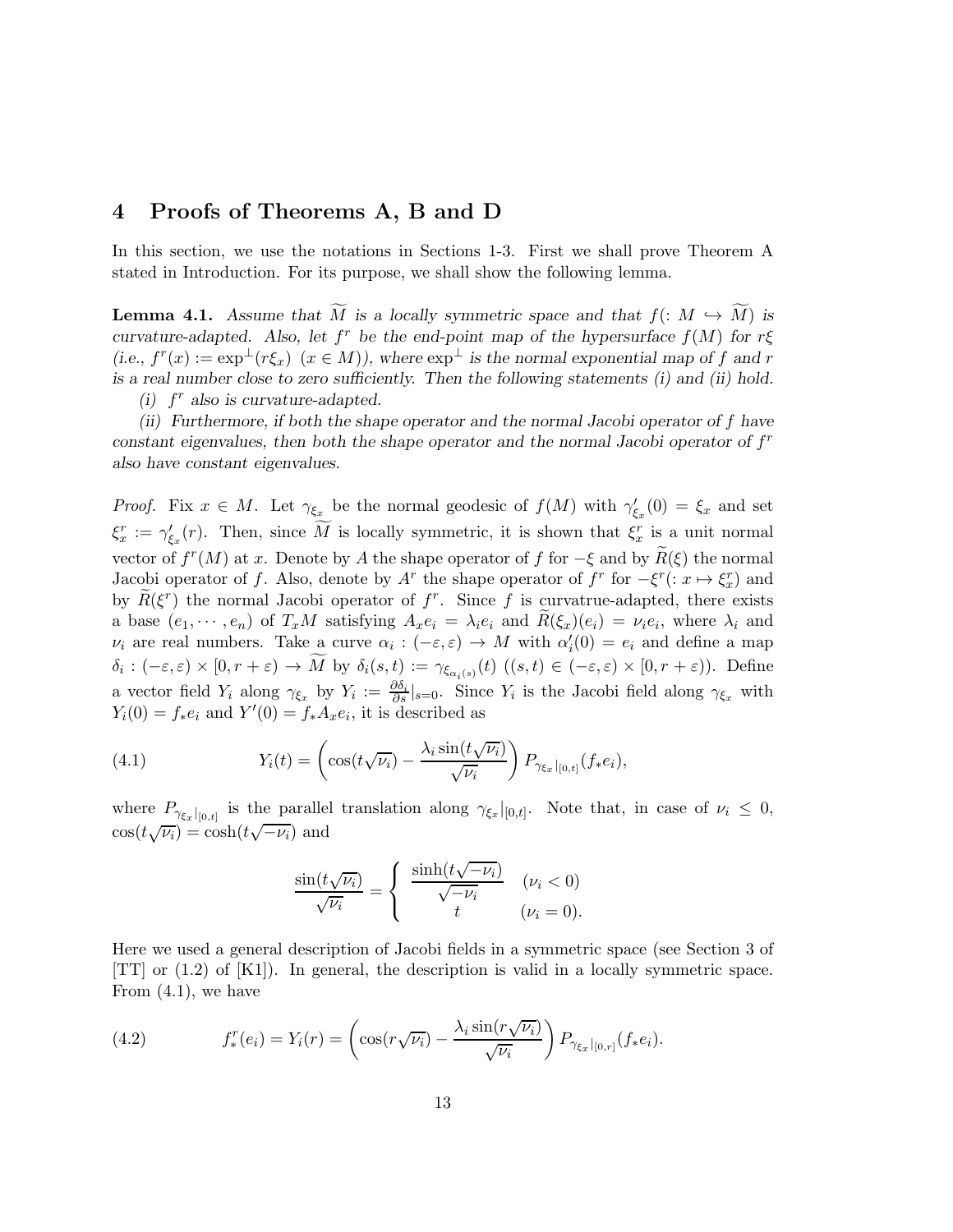and

(4.3) 
$$
f_*^r(A_x^r e_i) = Y_i'(r) = -(\sqrt{\nu_i} \sin(r\sqrt{\nu_i}) + \lambda_i \cos(r\sqrt{\nu_i})) P_{\gamma_{\xi_x}|_{[0,r]}}(f_*e_i).
$$

Hence we obtain

(4.4) 
$$
A_x^r e_i = -\frac{\sqrt{\nu_i} \tan(r\sqrt{\nu_i}) + \lambda_i}{1 - \lambda_i \tan(r\sqrt{\nu_i})/\sqrt{\nu_i}} e_i.
$$

Since M is locally symmetric, it is shown that  $P_{\gamma_{\xi_x}|_{[0,r]}}$  is equal to the differential  $\phi_{*f(x)}$  of a local isometry  $\phi$  of a neighborhood of  $f(x)$  onto a neighborhood of  $f^{r}(x)$  (see the discussion in Page 208 of [He] in the case of a symmetric space). Since  $\phi$  is a local isometry, it follows from (4.2) that

$$
\widetilde{R}(\xi_x^r)(e_i) = (f_*^r)^{-1}(\widetilde{R}(f_*^r(e_i), \xi_x^r)\xi_x^r) \n= \left(\cos(r\sqrt{\nu_i}) - \frac{\lambda_i \sin(r\sqrt{\nu_i})}{\sqrt{\nu_i}}\right) \n\times (f_*^r)^{-1}(\widetilde{R}(P_{\gamma_{\xi_x}|_{[0,r]}(f_*e_i), P_{\gamma_{\xi_x}|_{[0,r]}(\xi_x)})P_{\gamma_{\xi_x}|_{[0,r]}(\xi_x)}) \n= \left(\cos(r\sqrt{\nu_i}) - \frac{\lambda_i \sin(r\sqrt{\nu_i})}{\sqrt{\nu_i}}\right) \n\times (f_*^r)^{-1}(\widetilde{R}(\phi_{*x}(f_*e_i), \phi_{*x}(\xi_x))\phi_{*x}(\xi_x)) \n= \left(\cos(r\sqrt{\nu_i}) - \frac{\lambda_i \sin(r\sqrt{\nu_i})}{\sqrt{\nu_i}}\right) \times ((f_*^r)^{-1} \circ \phi_{*x})(\widetilde{R}(f_*e_i, \xi_x)\xi_x) \n= \left(\cos(r\sqrt{\nu_i}) - \frac{\lambda_i \sin(r\sqrt{\nu_i})}{\sqrt{\nu_i}}\right) \times ((f_*^r)^{-1} \circ P_{\gamma_{\xi_x}|_{[0,r]} \circ f_*(\nu_i)e_i) \n= \nu_i e_i.
$$

Thus  $A_x^r$  and  $\tilde{R}(\xi_x^r)$  are simultaneously diagonalized with respect to  $(e_1, \dots, e_n)$ , that is, they commute to each other. Hence  $f^r$  is curvature-adapted. Thus the statement (i) has been proved. The statement (ii) also follows from (4.4) and (4.5). 口

By using this lemma, we shall prove Theorem A.

*Proof of Theorem A.* Let  $\widetilde{M}$  and f be as in the statement of Theorem A. Since A and  $\widetilde{R}(\xi)$  have constant eigenvalues by the assumption, it follows from (ii) of Lemma 4.1 that  $A^r$  and  $\widetilde{R}(\xi^r)$  have constant eigenvalues for any constant r sufficiently close to 0. Hence f and  $f^r$  are of constant mean curvature. This implies that  $f(M)$  and  $f^r(M)$  are locally isoparametric. Since  $f$  and  $f^r$  are of constant mean curvature, we see that the mean curvature flow  $\{f_t\}_{t\in [0,T)}$  is described as  $f_t = f^{r_t}$  for some  $C^{\infty}$ -correspndence  $t \mapsto r_t$ . Hence  $f_t$  is curvature-adapted and locally isoparametric by Lemma 4.1.

Next we shall prove Theorem B stated in Introduction. For its purpose, we first derive the following evolution equation for the family  $\{S_t = [A_t, R(\xi_t)]\}_{t \in [0,T)}$  in terms of Lemma 2.3 and Proposition 3.3.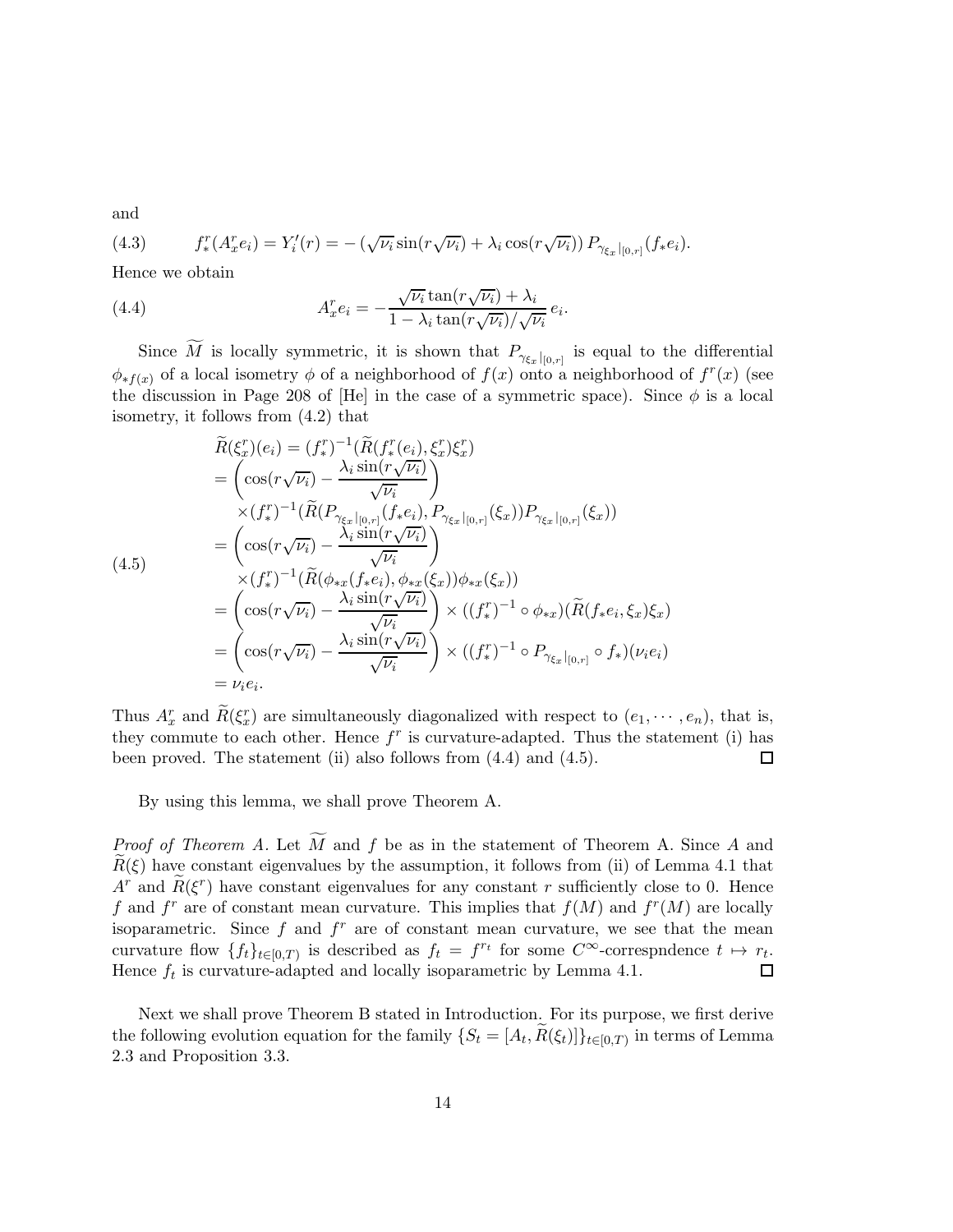**Lemma 4.2.** The family  $\{S_t\}_{t\in[0,T)}$  satisfies the following evolution equation:

(4.6) 
$$
\frac{\partial S}{\partial t} - \triangle_t S_t = \left( \text{Tr}(A_t^2) + \text{Tr} \widetilde{R}(\xi_t) - \frac{2\widetilde{R}^S}{n} \right) S_t + H_t[A_t, S_t] - S_t \circ A_t^2 + [A_t, \widetilde{R}(\xi_t)^2] + 2[A_t^3, \widetilde{R}(\xi_t)] - \widehat{S}_t,
$$

where  $S_t$  is as in (1.4).

Proof. Clearly we have

$$
\frac{\partial S}{\partial t} - \triangle_t S_t = \left[ \frac{\partial A}{\partial t} - \triangle_t A_t, \widetilde{R}(\xi_t) \right] + \left[ A_t, \frac{\partial \widetilde{R}(\xi_t)}{\partial t} - \triangle_t \widetilde{R}(\xi_t) \right] - 2 \mathrm{Tr}^{\bullet}_{g_t} \left[ \nabla^t_{\bullet} A_t, \nabla^t_{\bullet} \widetilde{R}(\xi_t) \right].
$$

By substituting the evolution equations in Lemma 2.3 and Proposition 3.3 into this relation, we can derive the desired evolution equation for  $\{S_t\}_{t\in[0,T)}$ .  $\Box$ 

By using this lemma, we prove Theorem B.

*Proof of Thoerem B* Since  $f(= f_0)$  is curvature-adpated, we have  $S_0 = 0$ . Hence, from  $\begin{vmatrix} 1 \ t=0 \end{vmatrix}$  =  $-\widehat{S}_0 \neq 0$ . Therefore we can derive the the evolution equation (4.6), we obtain  $\frac{\partial S}{\partial t}$ statement of Theorem B.  $\Box$ 

Denote by  $P(S_t)$  the (-1)-multiple of the right-hand side of (4.6). Let  $\rho$  be a function over  $M \times [0, T)$  defined by using  $\rho_t$ 's. From (4.6), we can derive the following evolution equation for  $\{\rho_t\}_{t\in[0,T)}$  directly.

**Lemma 4.3.** The family  $\{\rho_t\}_{t\in[0,T)}$  satisfies the following evolution equation:

$$
\frac{\partial \rho}{\partial t} - \triangle_t \rho_t = 2 \text{Tr}(P(S_t) \circ S_t) + 2 \text{Tr} \text{Tr}_{g_t} (\nabla_{\bullet}^t S_t \circ \nabla_{\bullet}^t S_t).
$$

For (1, 1)-tensor fields  $\Phi$  and  $\Psi$  over M, we denote  $\text{Tr}(\Phi^{*t} \circ \Psi)$  by  $\langle \Phi, \Psi \rangle_t$  and  $\text{Tr}(\Phi^{*t} \circ \Phi)$ by  $||\Phi||_t^2$ , where  $\Phi^{*t}$  is the adjoint operator of  $\Phi$  with respect to  $g_t$ . Define  $||\widetilde{R}||$  (:  $M \to \mathbb{R}$ ) by

$$
||\widetilde{R}||(x) := \max\{||\widetilde{R}(v_1, v_2)v_3|| \mid v_i \in T_x \widetilde{M} \text{ s.t. } ||v_i|| = 1 \ (i = 1, 2, 3)\} \quad (x \in M),
$$

where  $|| \bullet || := \sqrt{\tilde{g}(\bullet, \bullet)}$ . Note that  $||\tilde{R}||$  is constant in the case where  $\widetilde{M}$  is a Riemannian homogeneous space. Clearly we have the following inequalities.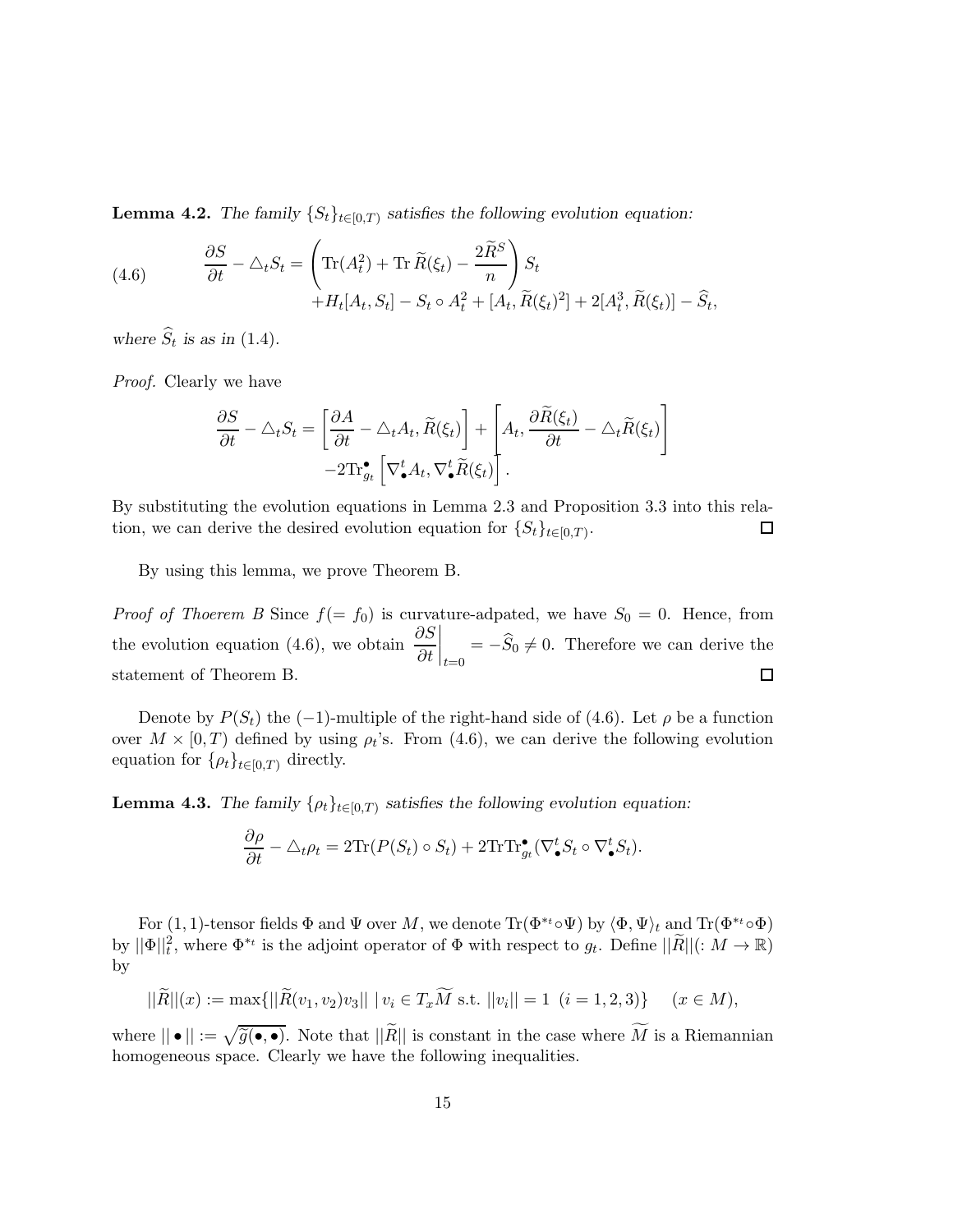**Lemma 4.4.** (i)  $\text{Tr}(\widetilde{R}(\xi_t)^k) \leq n||\widetilde{R}||^k$  ( $k \in \mathbb{N}$ ), (ii)  $\text{Tr} \, \boldsymbol{F}_{g_t} \text{Tr}(\tilde{R}_i(\xi_t)(\bullet) \circ \tilde{R}_i(\xi_t)(\bullet)) \leq n^2 ||\tilde{R}||^2 \quad (i=1,3).$ 

By using Lemmas 4.3 and 4.4, we can derive the following estimate of the functions  $\rho_t$ .

**Proposition 4.5.** Assume that  $\widetilde{M}$  is a locally symmetric space and that

$$
\sup_{t \in [0,T)} \sup_{x \in M} \mu_t(x) < \infty,
$$

where  $\mu_t$  is as in (1.5). Fix any  $T_0 \in [0, T)$ . Then  $\rho_t$  ( $0 \le t \le T_0$ ) are estimated from above as follows:

$$
\rho_t \le \left(\max_{x \in M} \rho_0(x)\right) \cdot e^{C_1(T_0)t} \qquad (0 \le t < T_0),
$$

where  $C_1(T_0)$  is defined by

$$
C_1(T_0) := 4(2n+1) \left( \max_{(x,t) \in M \times [0,T_0]} ||A_t||_t(x) \right)^2 + 10n||\widetilde{R}|| + 2 \sup_{t \in [0,T_0]} \sup_{x \in M} \mu_t(x).
$$

*Proof.* Since  $S_t$  is skew-symmetric, so is also  $\nabla_X^t S_t$  for any  $X \in \Gamma(TM)$ . Hence  $S_t^2$  and  $(\nabla_X^t S_t)^2$  are non-positive opearators. Therefore we obtain

(4.7) 
$$
\rho_t = -\text{Tr}\, S_t^2 \ge 0 \quad \text{and} \quad \text{Tr}\text{Tr}^\bullet_g(\nabla^t_\bullet S_t \circ \nabla^t_\bullet S_t) \le 0.
$$

Hence, from Lemma 4.3, we have

(4.8) 
$$
\frac{\partial \rho}{\partial t} - \triangle_t \rho_t \leq 2 \text{Tr}(P(S_t) \circ S_t).
$$

For simplicity, we set  $C_A(T_0) := \max_{(x,t) \in M \times [0,T_0]} ||A_t||_t(x)$ .

Now we shall calculate  $P(S_t)$ . Clearly we have

(4.9) 
$$
(R_t(X,Y)A_t^k)(Z) = R_t(X,Y)(A_t^k Z) - A_t^k(R_t(X,Y)Z)
$$

for tangent vector fields  $X, Y$  and  $Z$  on  $M$ . From (2.2), we have

$$
\mathrm{Tr}^{\bullet}_{g_t}\widetilde{R}^T(X,\bullet)\bullet=\mathrm{Tr}^{\bullet}_{g_t}R_t(X,\bullet)\bullet+A_t^2X-H_tA_tX.
$$

On the other hand, from (2.1), we have

$$
\mathrm{Tr}^{\bullet}_{g_t}\widetilde{R}^T(X,\bullet)\bullet = \frac{\widetilde{R}^S}{n}X - \widetilde{R}(\xi_t)(X).
$$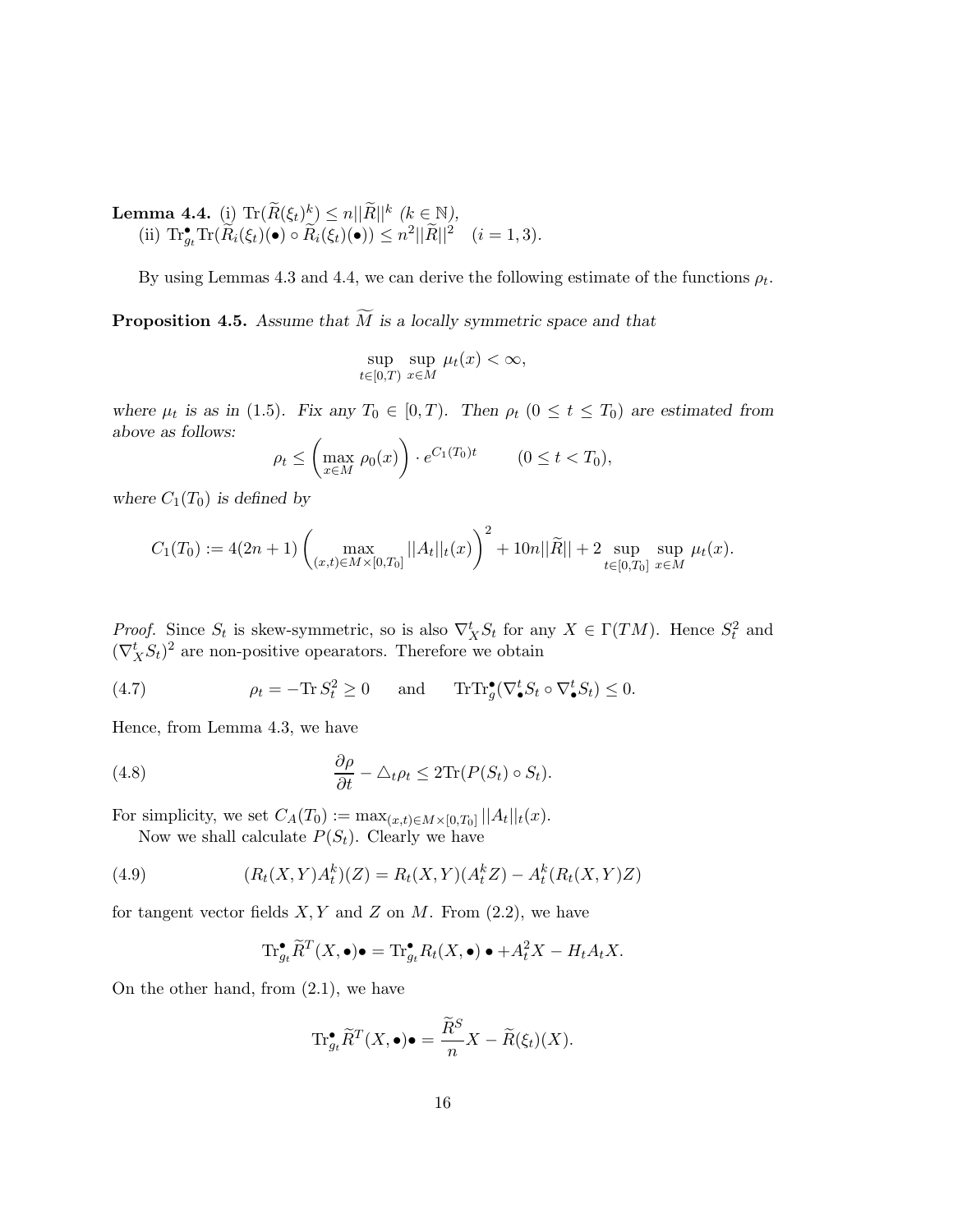Hence we have

(4.10) 
$$
\text{Tr}^{\bullet}_{g_t} R_t(X, \bullet) \bullet = \frac{\widetilde{R}^S}{n} X - \widetilde{R}(\xi_t)(X) - A_t^2 X + H_t A_t X.
$$

By using  $(4.9)$  and  $(4.10)$ , we can show

$$
\begin{aligned} \operatorname{Tr}^{\bullet}_{g_t} R_t(X, A_t(\bullet))(A_t(\bullet)) &= \operatorname{Tr}^{\bullet}_{g_t} R_t(X, \bullet)(A_t^2(\bullet)) \\ &= \operatorname{Tr}^{\bullet}_{g_t} (R_t(X, \bullet) A_t^2)(\bullet) + \operatorname{Tr}^{\bullet}_{g} A_t^2(R_t(X, \bullet)\bullet) \\ &= \operatorname{Tr}^{\bullet}_{g_t} (R_t(X, \bullet) A_t^2)(\bullet) + \frac{\widetilde{R}^S}{n} A_t^2 X \\ &- (A_t^2 \circ \widetilde{R}(\xi_t))(X) - A_t^4 X + H_t A_t^3 X. \end{aligned}
$$

Also, we have

$$
R_t(X,\cdot)A_t^2 = R_t(X,\cdot)A_t \circ A_t + A_t \circ R_t(X,\cdot)A_t.
$$

Hence we have

(4.11) 
$$
[A_t, \mathrm{Tr}^{\bullet}_{g_t} R_t(X, A_t(\bullet))(A_t(\bullet))] = [A_t^2, \mathrm{Tr}^{\bullet}_{g_t} (R_t(X, \bullet)A_t)(\bullet)] - A_t^2 \circ S_t.
$$

Also, by using  $(4.9)$  and  $(4.10)$ , we show

$$
\mathrm{Tr}^{\bullet}_{g_t} R_t(X, \bullet)(A_t(\bullet)) = \mathrm{Tr}^{\bullet}_{g_t} (R_t(X, \bullet) A_t)(\bullet) + \frac{\widetilde{R}^S}{n} A_t X - (A_t \circ \widetilde{R}(\xi_t))(X) - A_t^3 X + H_t A_t^2 X.
$$

Hence we obtain

(4.12) 
$$
[\widetilde{R}(\xi_t), \mathrm{Tr}^{\bullet}_{g_t} R_t(X, \bullet)(A_t(\bullet))] = [\widetilde{R}(\xi_t), \mathrm{Tr}^{\bullet}_{g_t} (R_t(X, \bullet)A_t)(\bullet)] - \frac{\widetilde{R}^S}{n} S_t + S_t \circ \widetilde{R}(\xi_t) + [A_t^3, \widetilde{R}(\xi_t)] - H_t[A_t^2, \widetilde{R}(\xi_t)].
$$

In the sequel, we omit the subscript " $t$ ". By using  $(4.11)$  and  $(4.12)$ , we can derive

(4.13) 
$$
P(S) = \widehat{S} - \left( \text{Tr}(A^2) + \text{Tr} \,\widetilde{R}(\xi) \right) S - H[A, S] - 2H[A^2, \widetilde{R}(\xi)] + S \circ A^2 - 2A^2 \circ S + 2S \circ \widetilde{R}(\xi) - [A, \widetilde{R}(\xi)^2]
$$

and hence

(4.14)  
\n
$$
\operatorname{Tr}(P(S) \circ S) = -\langle \widehat{S}, S \rangle + \left( \operatorname{Tr}(A^2) + \operatorname{Tr} \widetilde{R}(\xi) \right) \rho - H \operatorname{Tr}([A, S] \circ S) \n- 2H \operatorname{Tr}([A^2, \widetilde{R}(\xi)] \circ S) - \operatorname{Tr}(A^2 \circ S^2) \n+ 2 \operatorname{Tr}(\widetilde{R}(\xi) \circ S^2) - \operatorname{Tr}([A, \widetilde{R}(\xi)^2] \circ S).
$$

Now we shall estimate  $\text{Tr}(P(S) \circ S)$  from above. By using Lemma 4.4, we have

(4.15) 
$$
\left( \text{Tr}(A^2) + \text{Tr} \,\widetilde{R}(\xi) \right) \rho \le (||A||^2 + n||\widetilde{R}||) \rho \le (C_A(T_0)^2 + n||\widetilde{R}||) \rho,
$$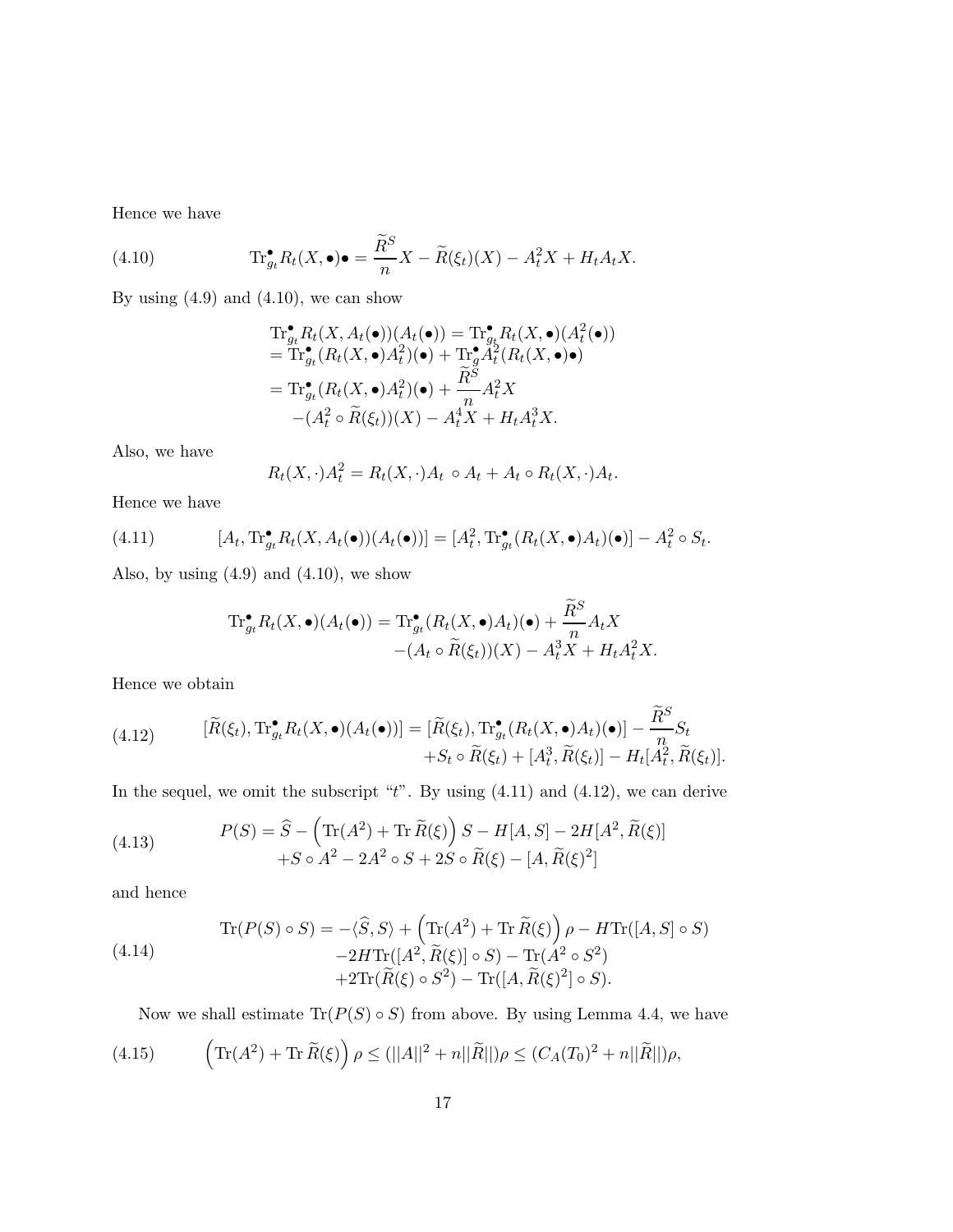(4.16) 
$$
\text{Tr}(([A, S] \circ S)) = \text{Tr}(A \circ S^2 - S \circ A \circ S) = 0,
$$

(4.17) 
$$
-2H\text{Tr}([A^2, \tilde{R}(\xi)] \circ S) = -2H\text{Tr}((A \circ S + S \circ A) \circ S)
$$

$$
= -4H\text{Tr}(A \circ S^2) \le 4n||A||^2 \rho \le 4nC_A(T_0)^2 \rho,
$$

(4.18) 
$$
-\text{Tr}(A^2 \circ S^2) \le ||A||^2 \rho \le C_A(T_0)^2 \rho,
$$

(4.19) 
$$
\text{Tr}(\widetilde{R}(\xi) \circ S^2) \leq n||\widetilde{R}||\rho
$$

and

$$
- \text{Tr}([A, \widetilde{R}(\xi)^2] \circ S) = - \text{Tr}(A \circ \widetilde{R}(\xi)^2 \circ S) + \text{Tr}(\widetilde{R}(\xi)^2 \circ A \circ S)
$$
  
\n
$$
= - \text{Tr}(S \circ (A \circ \widetilde{R}(\xi)) \circ \widetilde{R}(\xi))) + \text{Tr}(S \circ (\widetilde{R}(\xi) \circ A) \circ \widetilde{R}(\xi))
$$
  
\n
$$
- \text{Tr}((S \circ \widetilde{R}(\xi)) \circ (A \circ \widetilde{R}(\xi))) + \text{Tr}((S \circ \widetilde{R}(\xi)) \circ (\widetilde{R}(\xi) \circ A))
$$
  
\n
$$
= - \text{Tr}(S^2 \circ \widetilde{R}(\xi)) + \text{Tr}(S \circ \widetilde{R}(\xi) \circ S)
$$
  
\n
$$
= -2 \text{Tr}(S^2 \circ \widetilde{R}(\xi)) \le 2n ||\widetilde{R}||\rho
$$

on  $M \times [0, T_0]$ . Also, we have

(4.21) 
$$
-\langle \widehat{S}, S \rangle \le 2 \left( \sup_{t \in [0, T_0]} \sup_{x \in M} \mu_t(x) \right) \cdot \rho
$$

on  $M \times [0, T_0]$ . From  $(4.14) - (4.21)$ , we obtain

$$
2\mathrm{Tr}(P(S)\circ S) \le C_1(T_0)\rho \text{ on } M \times [0, T_0],
$$

where  $C_1(T_0)$  is the positive constant as in the statement of Proposition 4.5. Hence, from  $(4.8)$ , we obtain

$$
\frac{\partial \rho}{\partial t} - \triangle \rho \le C_1(T_0)\rho \text{ on } M \times [0, T_0].
$$

Furthermore, set  $\hat{\rho}_t := e^{-C_1(T_0)t} \rho_t$ . Then we have

$$
\frac{\partial \widehat{\rho}}{\partial t} - \triangle \widehat{\rho} \le 0.
$$

Hence, by the maximum principle, we obtain  $\hat{\rho}_t \leq \max \hat{\rho}_0$ , which is equivalent to the inequality in the statement. inequality in the statement.

*Proof of Theorem D.* Take any  $T_0 \in [0, T)$ . Since f is curvature-adapted, we have  $\rho_0 = 0$ . Hence, it follows from Proposition 4.5 that  $\rho_t = 0$  holds for all  $t \in [0, T_0]$ . Therefore, from the arbitrariness of  $T_0$ , we can conclude  $\rho_t = 0$  holds for all  $t \in [0, T)$ . the arbitrariness of  $T_0$ , we can conclude  $\rho_t = 0$  holds for all  $t \in [0, T)$ .